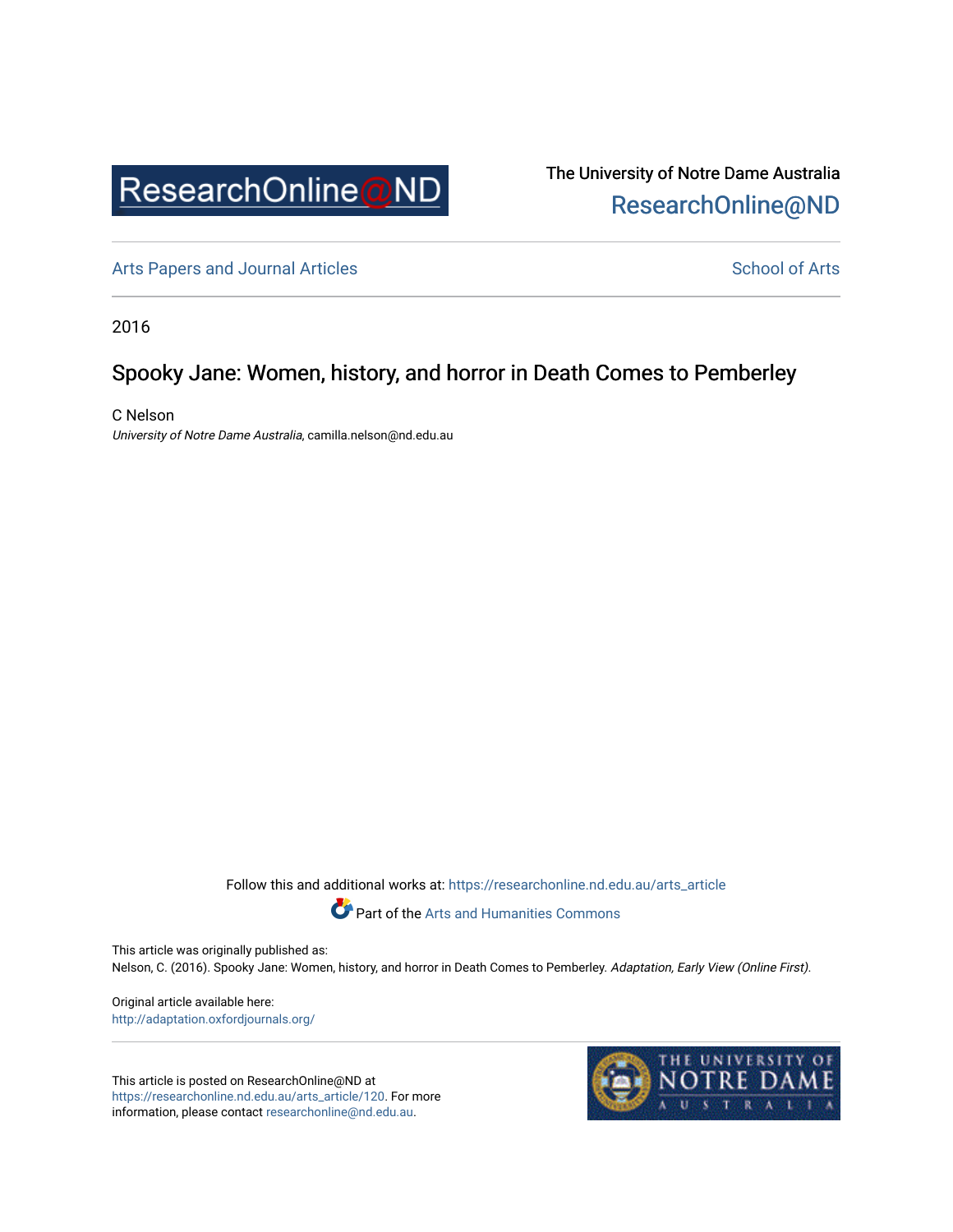This is the author's post-print copy of the article published as: Nelson, C. (2016) Spooky Jane: Women, history, and horror in Death Comes to Pemberley. *Adaptation. Early View (Online First).* doi: 10.1093/adaptation/apw035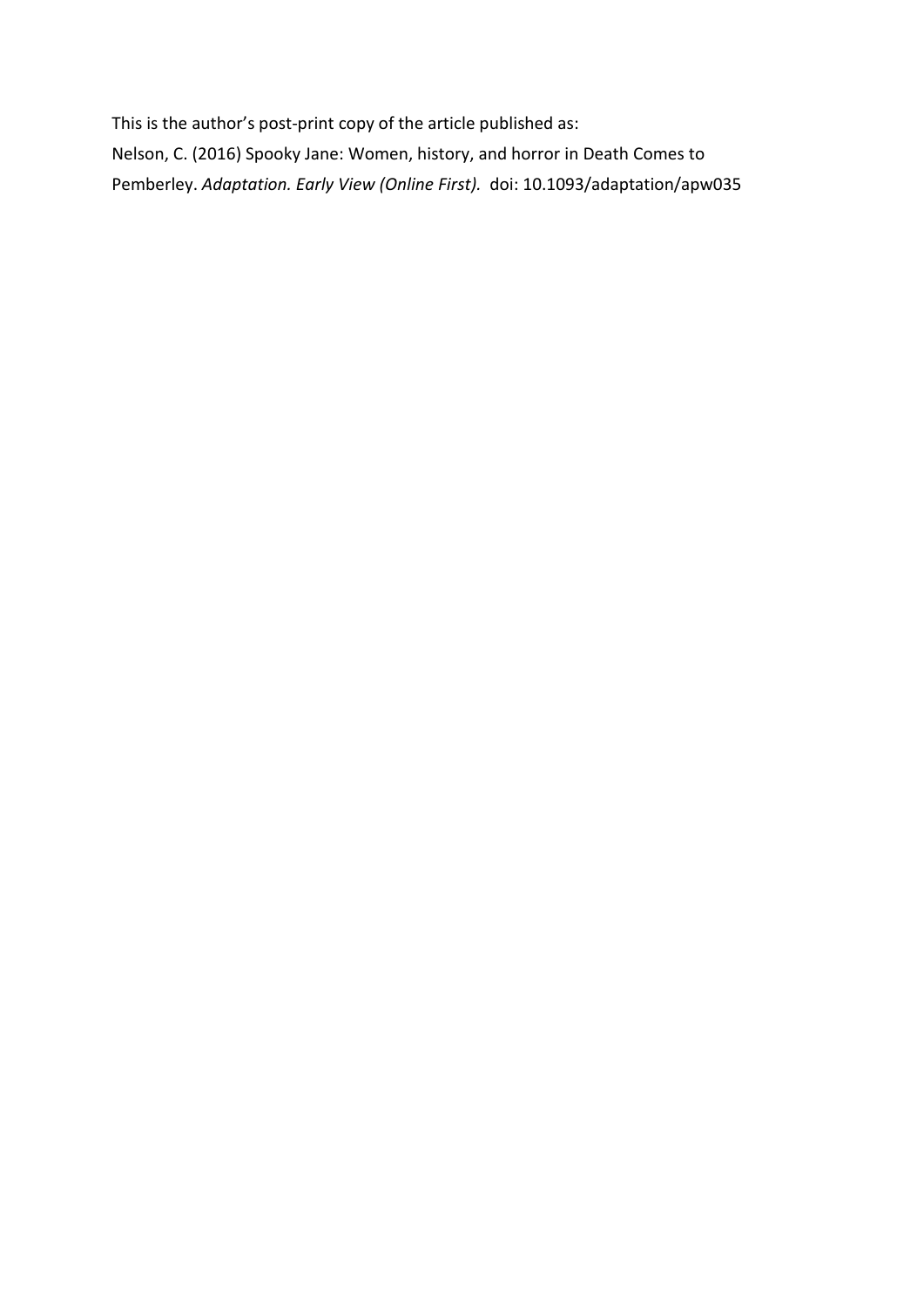# Spooky Jane: Women, History and Horror in *Death Comes to Pemberley*

# Camilla Nelson

Forthcoming Adaptation: Journal of Literature on Screen Studies 2016

## *Abstract:*

*This essay analyses the BBC Masterpiece production of Death Comes to Pemberley in the context of a proliferating field of gothic, horror and paranormal adaptations of Austen, focusing on the gothic as a means of addressing issues of history, gender and power. It argues that if historical identities are about control and order, and the ordering of time is a means of identity formation, then the writing of history should therefore be considered a means of producing disciplined historical subjects. In this case, there may well be a liminal aspect to the anarchic, playful and female-centred rewriting of history that is found in Jane Austen story worlds, which, in their popular gothic manifestations, seem increasingly bent on tearing history from its roots.* 

*The status of women – oppressed, controlled, fallen* 

*– is a constant theme of adaptions.*

*Jerome de Groot*, Consuming History

The climax of the BBC Masterpiece production of *Death Comes to Pemberley* features a highly determined – albeit, dishevelled-looking – Elizabeth Darcy nee Bennet, played by Anna Maxwell Martin, standing at the gallows, haranguing the crowd that has gathered to witness the execution of George Wickham, the erstwhile villain of *Pride and Prejudice*, for the murder of his friend, Captain Denny. Elizabeth has just made a perilous journey from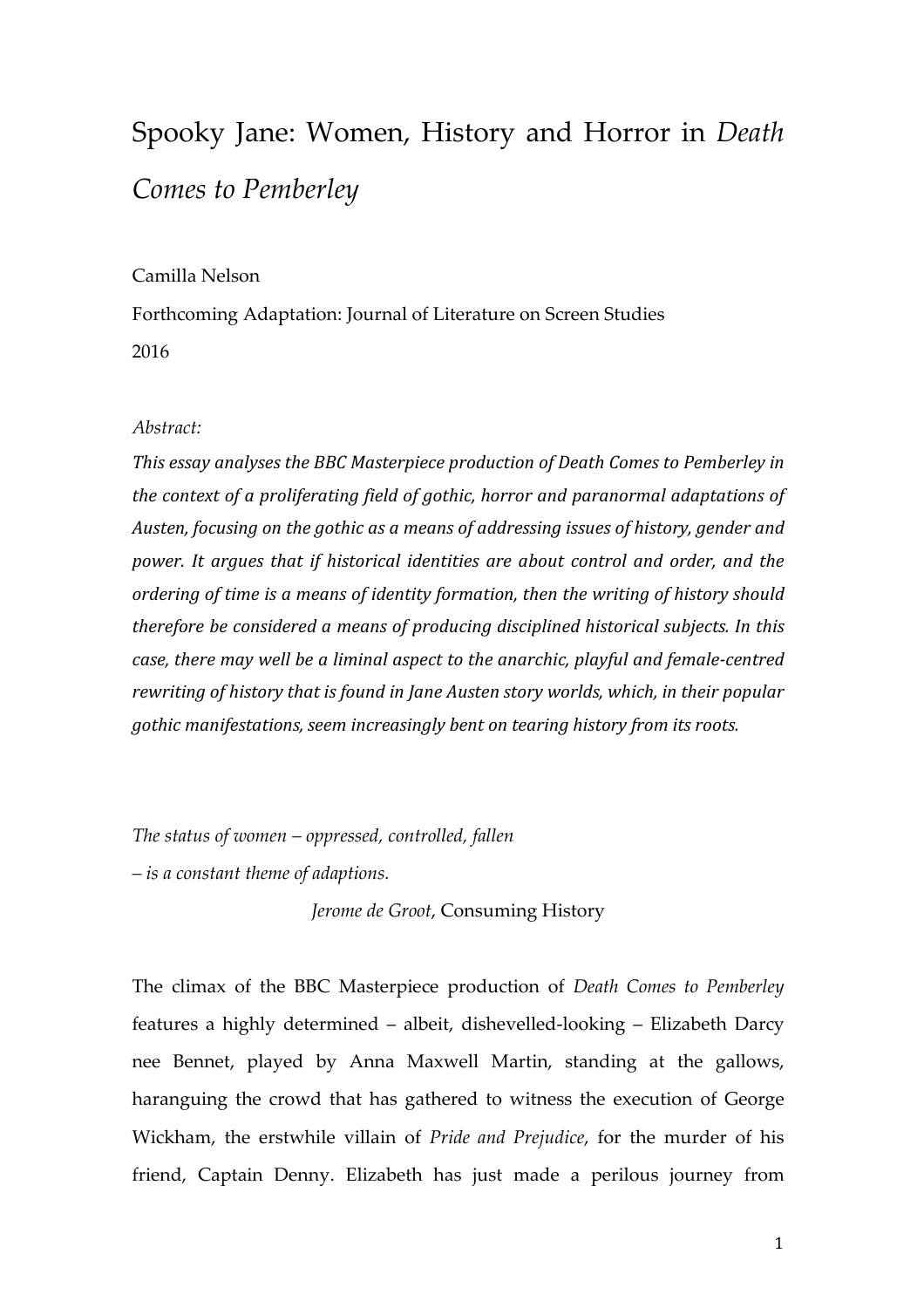Pemberley to the Derby assizes, driven at speed over treacherous roads in the dead of the night. She has stormed into the judge's house, roused the good man from his slumbers, and dragged him to the gallows. 'Wait, George Wickham is innocent,' Elizabeth cries. 'I have a signed confession.'

<span id="page-3-1"></span><span id="page-3-0"></span>Timidly – cowed, no doubt, by Elizabeth's tirade – the judge orders the hangman to take the noose from Wickham's neck, and then to 'Well, hurry'. But, unfortunately for the men standing beside Wickham on the gallows, nobody seems to care half as much as the parson resumes his prayer, and the three are dispatched – for poaching, no doubt, or for stealing a loaf of bread – in a blurry sort of image at the edge of the frame. Darcy, played by Matthew Rhys, winces as the men 'take the drop', but is surprisingly unoffended to see his wife address a public hanging.

The scene fades to black.

In recent years, the once staid realm of Jane Austen adaptations, so often criticised for their dedication to the manufacture of nostalgia for an idealised English past<sup>[1](#page-3-0)</sup> has dramatically expanded to encompass a netherworld of fan fictions populated by a range of cultural oddities, including Jane Austen as the undead 233-year-old author and owner of an upstate New York book store (Ford), Elizabeth Bennet waking up to the worrying truth that she is married to a 'vampyre' (Grange), Elizabeth Bennet as one half of a dynamic detective duo investigating supernatural mysteries (Berbris), and – most famously, perhaps – Elizabeth Bennet as a kitana-wielding zombie slayer (Graeme-Smith).[2](#page-3-1)

To readers of what might safely be called a burgeoning Jane Austen horror subgenre it would come as no surprise that the latest BBC Masterpiece sequel to *Pride and Prejudice*, based on P.D. James' *Death Comes to Pemberley*, features a plot line transformed by the conventions of the neo-gothic thriller. Here, ghosts lurk in the Pemberley woods, lightning flashes across the sky,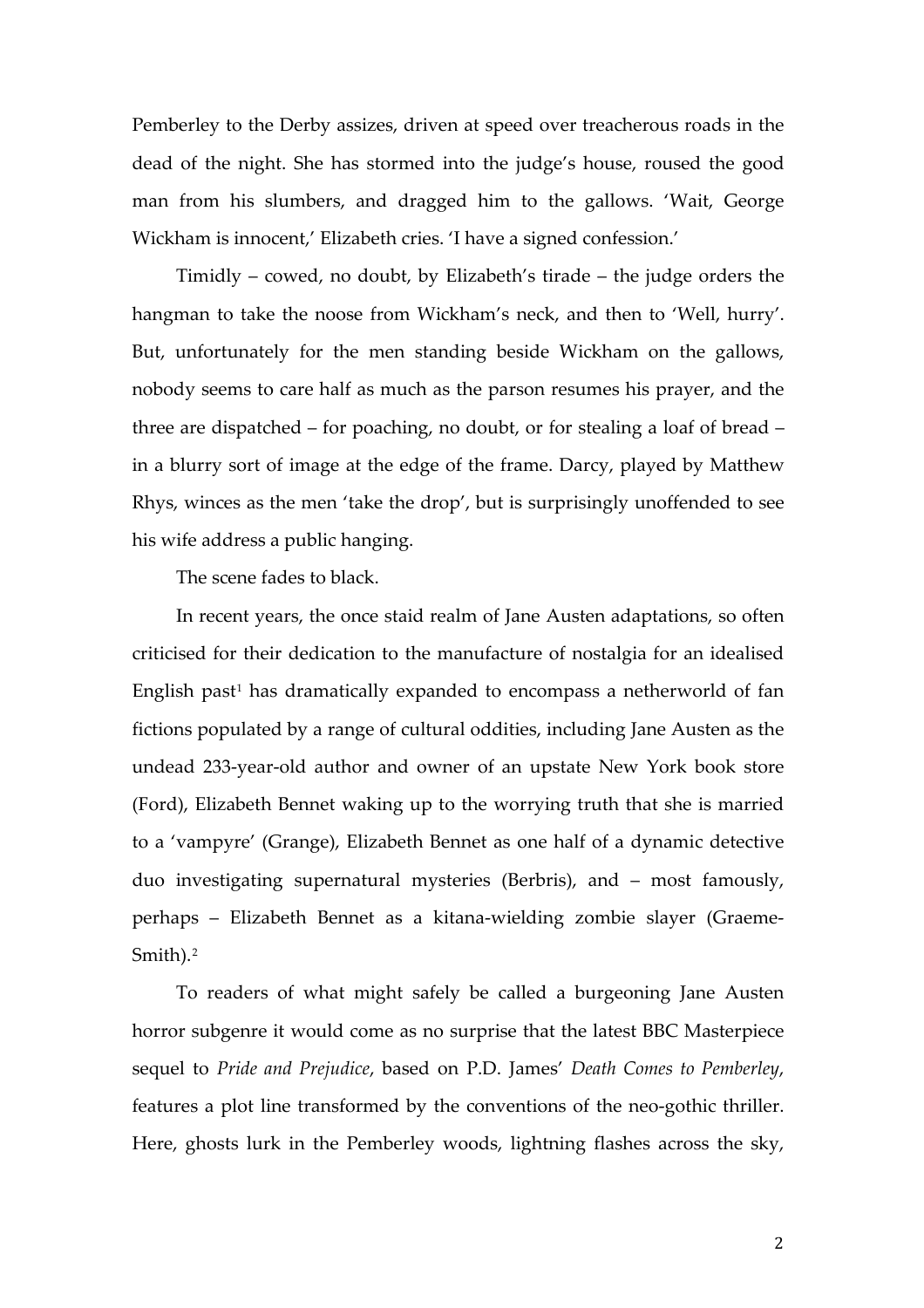dark-haired ladies appear and disappear, and Fitzwilliam Darcy looks a lot more like Heathcliff than any of his filmic prototypes.

Just as remarkable as the proliferation of gothic tropes is Elizabeth's appearance, which is conspicuously free from the shackles imposed by more air brushed portrayals of fictional Georgian England, as evinced, for example, in the idealised representations of Englishness found in so-called British Heritage Film. This Elizabeth doesn't wear a bonnet outside or a cap inside, there is a conspicuous lack of petticoats or any other kind of undergarment under her dress, and her hair looks frowsier than the scullery maid's. Clad in neo-Georgian combat boots, she might well grace the cafes of any contemporary inner city suburb.

<span id="page-4-2"></span><span id="page-4-1"></span><span id="page-4-0"></span>This essay is not concerned with issues of textual or historical fidelity, but – to the contrary – with the idea of textual and historical infidelity as a means of addressing issues of history, gender and power. The work of French historian Francois Hartog has drawn attention to the need to think more deeply about the kinds of cultural mechanisms through which the sense of historical time is produced and organised, and how this process of ordering involves images, representations, and media technologies, as well as hierarchies and systems of power. Hartog coined the phrase 'regimes of historicity' to draw attention to the ways in which time itself has become a field of cultural struggle. If, as Hartog has argued, historical identities are about control and order, and the ordering of time is a means of identity formation – and the writing of history might therefore be considered to be a means of controlling the present, of producing disciplined historical subjects (Nelson and de Matos 1-10) – then there may well be a liminal aspect to the anarchic, female-centred, rewriting of historical fiction that is found in Jane Austen story worlds, which, in their popular gothic manifestations, seem increasingly bent on tearing history from its roots.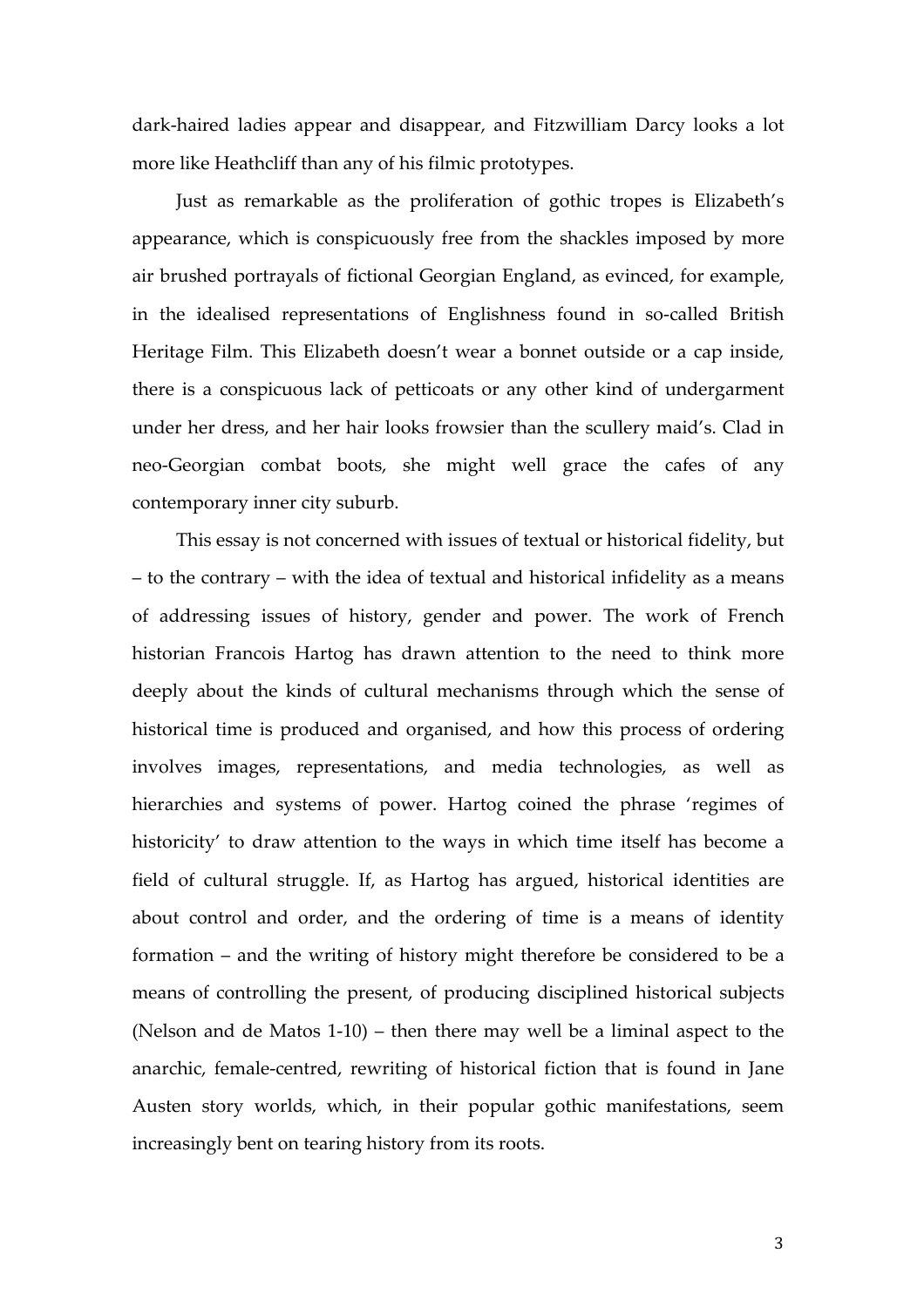Historical fiction – the genre which Austen fan fictions partly occupy – has often been denounced as 'vulgar fiction, impure history' (Wallace *Historical Novel* 2) and derided by both literary critics and historians for its associations with popular culture. The sheer popularity of historical fiction has seen it diffuse into a range of so-called 'escapist' genres including historical crime, historical fantasy, and historical romance. But, as Diana Wallace has argued, the uses of historical fiction as a means of 'escape' and a means of 'intervention' may actually be more entwined than scholars have hitherto allowed (2-3). If the narratives of History have traditionally excluded women, then it might well be argued that the genre of the woman's historical novel – and, by extension, the narratives of Jane Austen story worlds – has provided women with the imaginative space to playfully create more inclusive versions of time.

Just as historical fiction has hybridised, so too has the gothic transcended its older generic limitations, breaking free from its archetypal expression in the pages of eighteenth century literature to inflect – or infect – a range of contemporary cultural phenomena, including films, comic books, advertisements and computer games, not to mention fashion and makeup. Historically, gothic literature has concerned itself with the actions of a predatory aristocracy, the rise of industrial capital, and provided a sinister counterpoint to the bourgeois dream of the home as a safe refuge from the moral and physical horrors of the world. It has provided a means to invoke the violence of social dismemberment in its preoccupation with deformed, diseased and grotesque bodies. It has provided a figurative language through which to represent the depredations of both imperialism and capitalism in its construction of individuals and peoples as monstrous. However, contemporary gothic is now so diffuse and commercialised that scholars such as Fred Botting have argued that the radical potential it once possessed is essentially dead. More recently, critics such as Anders Höglund have argued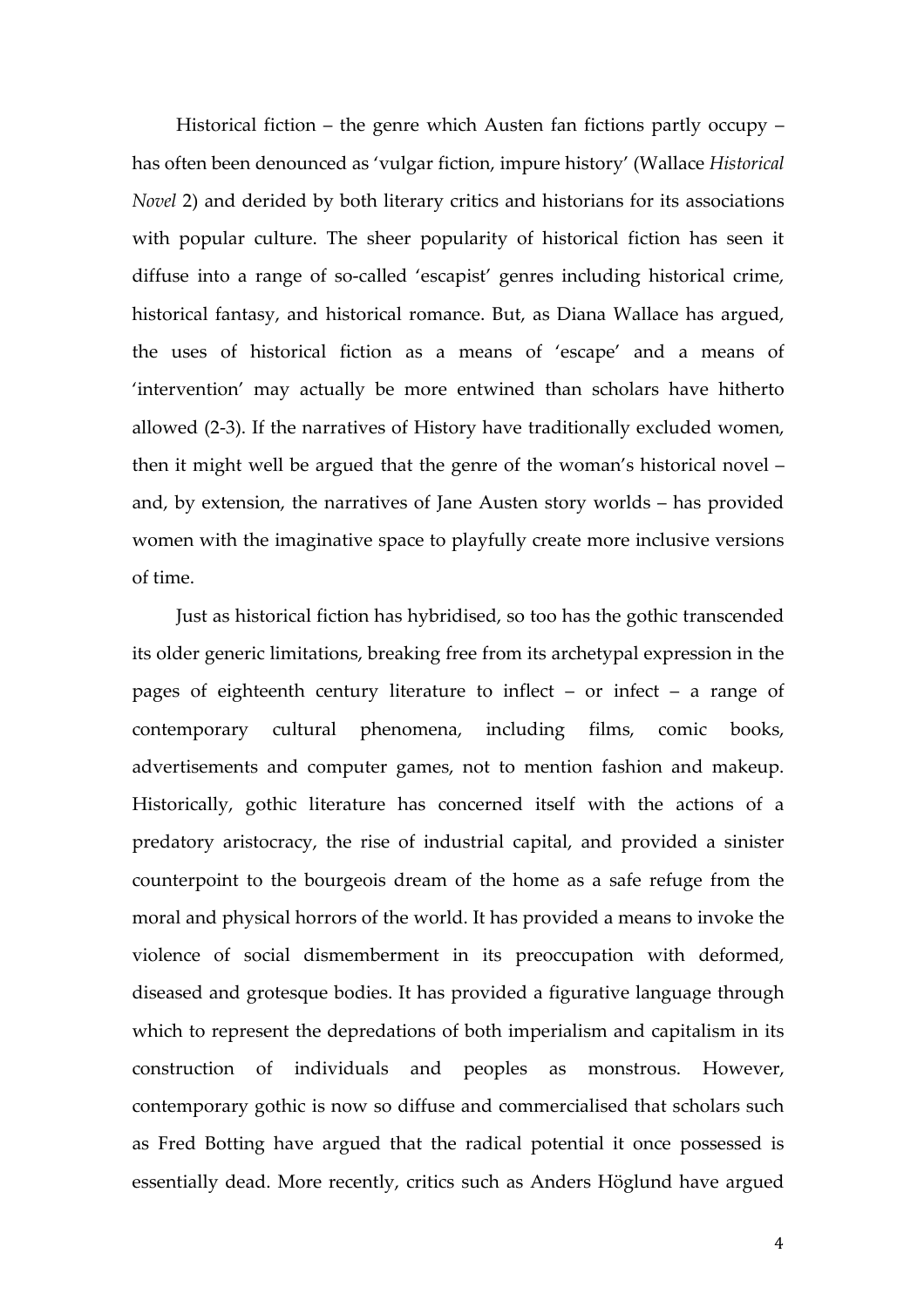that the gothic has ceased to interrogate social fears and anxieties but has become complicit and continuous with them.<sup>[3](#page-4-0)</sup>

However, if the gothic is considered less as a discrete body of works and more as a language then, as Catherine Spooner has argued, it can be understood as neither intrinsically bound up with a politics of either repression or resistance but merely as a linguistic means through which repression and resistance has been discussed (1-9). The gothic, reconceived as a language, has provided a means through which to figure – and, indeed, reconfigure – the ordering force of the past and the impact of the past on the present. The gothic, as Diana Wallace has argued, provides a language that is at once 'obsessed with the return of the past' – that is, concerned with historically imposed cycles of violence – but is also (paradoxically) a-historical in the way that it occupies a realm of fantasy (*Female Gothic* 4).

Austen herself drew attention to the frictions between history and the fictive imaginings of the gothic – pulling together the diverse themes of history, the gothic aesthetic, and women's writing and experience – when, in *Northanger Abbey*, Catherine Moorland announced,

> History, real solemn history, I cannot be interested in … I read it a little as a duty, but it tells me nothing that does not either vex or weary me. The quarrels of popes and kings, with wars or pestilences in every page; the men all so good for nothing, and hardly any women at all. It is very tiresome: and yet I often think it odd that it should be so dull, for a great deal of it must be invention. (123)

The double-edged irony inherent in Austen's use of free indirect style leaves the reader with the clear – albeit complicated – impression that there is indeed something wrong with 'real solemn history' of this sort. It is not just that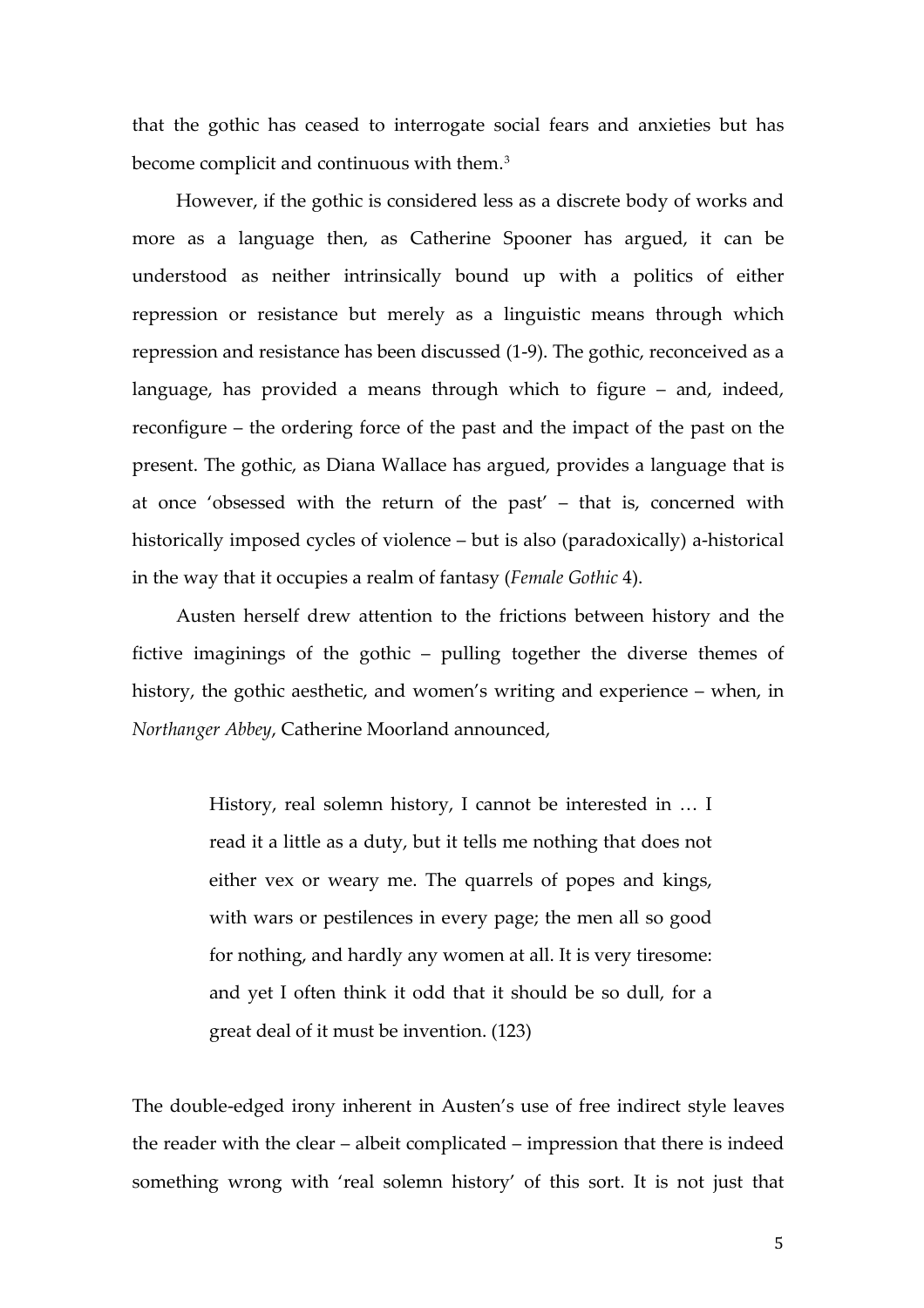history contains, as Hayden White has argued, a great degree of fiction, but also because it is a powerful means of identity formation, which can enfranchise and disenfranchise – just as it disenfranchises Catherine Moreland. Perhaps this is why, in more contemporary times, women writers and readers have demonstrated a persistent interest in engaging with Austen's fictional narratives of Georgian England in preference the 'real thing'. This tendency is particularly apparent in the field of adaptation, where, as the historian Jerome de Groot has argued, 'The status of women – oppressed, controlled, fallen – is a constant theme' (189).

It may well be true that the politics of recent romantic remakes of *Pride and Prejudice* are more often consumerist than democratic, and scholars are quite justified in being sceptical about the Harlequin-isation of Austen's work. But it is also possible to read romantic remakes of Austen less as dreams of endless love than as conjectures about women's historically determined identity and the potential for women's freedom – even when such 'glimpses of freedom' are encapsulated in essentially illusory images of unlimited money, unlimited leisure, unlimited consumption, or, in the case of *Lost in Austen's* Elizabeth, the wonders of mobile telephony and Internet access. These 'glimpses of freedom' may not measure up to the expectations of certain scholars (and quite a few of them may well be treated with a measure of scepticism), but there is also a need to recognise that a playful agency is often at work in these texts. The BBC adaptation of *Death Comes to Pemberley* is a curious case in point. Here, it is not only the title of the series that signals its status as an adaptation of an adaptation, but also the hair, the boots, not to mention the conspicuous absence of petticoats, which constantly clue the reader to the fact that the canvas being played on is not 'History' but a text (or, more precisely, series of texts). They are signs to be negotiated by a reader who can delight in the text's recognition of its own artifice, in its constant gesturing towards the memory of other texts, and the way it draws attention to the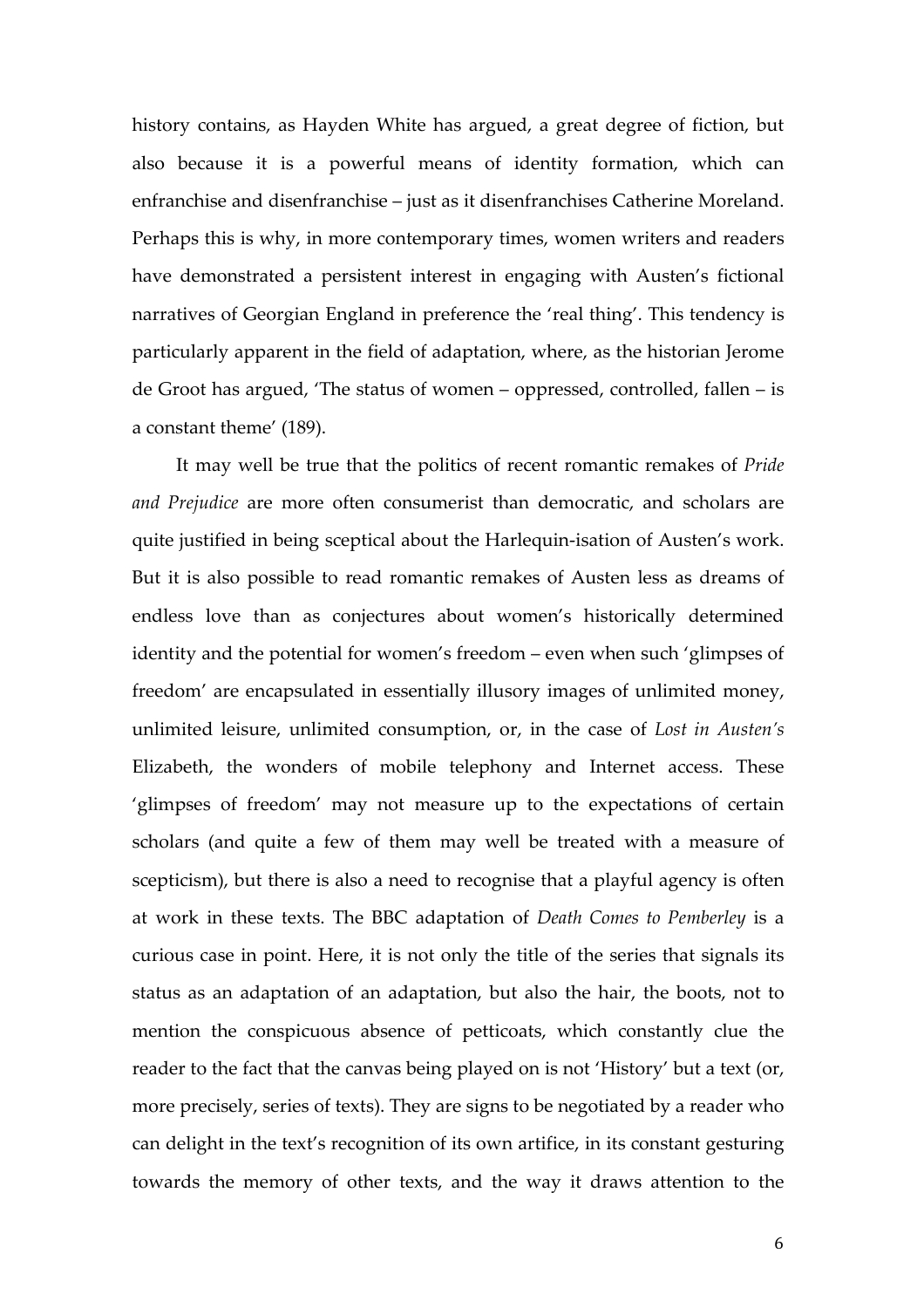constructed-ness of its world. Reading an adaptation involves, to use Christine Geraghty's words, a practiced 'recognition of ghostly presences' left by an 'accretion' of textual 'deposits over time', and a capacity to unravel the 'layering process' that gives rise to the sense of 'shadowing or doubling of what is on the surface by what is glimpsed behind' (195). By observing the 'ghostly' elements of textual representation that follow a script, and noting points of divergence, readers may consider which aspects of Elizabeth's construction have been changed, how they have changed, and whether these changes are politically, socially or culturally significant.[4](#page-4-1)

If the drama in Austen story worlds can be said to reside in Elizabeth finding the 'right man', then the central drama of *Death Comes to Pemberley* resides in Elizabeth confirming herself in having made the right choice. In P.D. James' novel, the choice presented to Elizabeth is the limited one provided by 'History', and is semantically hemmed round by James' numerous historical asides and disquisitions. The BBC adaptation takes a very different approach. What is intriguing about the BBC version is that it allows Elizabeth to resolve the conflict not in terms of 'History' – that is, the entrapment of women within patriarchal history, or, indeed, histories of patriarchy – but in terms of the semantic excess that is 'fictional Georgian England' (to adopt the phrase used to designate the chaotic story world into which *Lost in Austen's* Amanda Price steps through the portal in her bathroom). By mobilising tropes and allusions drawn not only from woman-centred Austen story worlds, but from gothic and neo-gothic films and fictions, not to mention the neo-historical murder mystery, the BBC adaptation radically reworks not only the politics of Austen, but also the Thatcherite anxieties that are such a notable characteristic of P.D. James.

In the BBC adaptation, conflicts within the private sphere, and between the private and the public spheres, can certainly be read as conservative, but also – in their semantic excess – as anarchic, particularly in the text's greater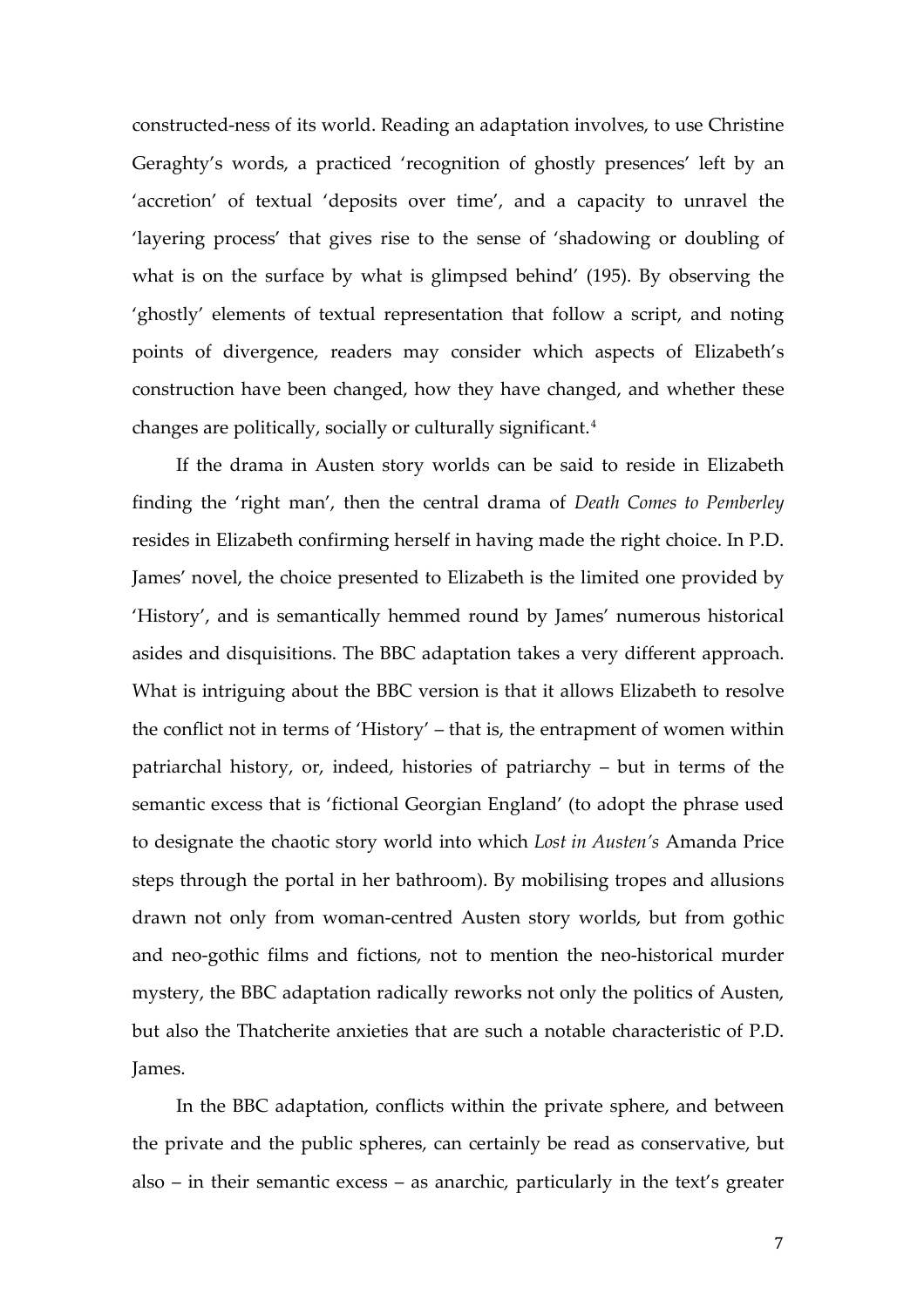recognition of female agency and desire. It is this playful excess of signification that propels Elizabeth – who is, after all, the wife of a staid and class conscious country gentleman – to the startling climax in which she not only frees the dastardly Wickham from the hangman's noose, but breaks with all sense of social decorum by doing so in public. This textually apt, if historically preposterous scene can be read as the outcome of a playful textual experiment – one that yet again demonstrates that the woman-centred romance genre, despite the tendency to conservatism noted by its myriad detractors, is as apt as any other register for the social and political anxieties of an age.

### **Thatcherite Anxieties in P.D James'** *Death Comes to Pemberley*

Questions of class and social status are a major preoccupation for Austen's characters, and adaptations of Austen have constantly struggled to arrange – or, rather, rearrange – Austen's class ironies as cultural attitudes shift. Instead of the confronting words with which Austen concludes *Pride and Prejudice*, for example, setting out the ways in which Elizabeth must separate herself from the socially less acceptable members of her family, contemporary adaptations such as Joe Wright's, for example, more often attempt to soften the acidic edge, or, at least, alleviate the necessity for separation by recasting Mr and Mrs Bennet as doting and embarrassingly heroic parents. (Wright also imposes a rags-to-riches framework on the narrative, heightening the divide between the Bennet and Darcy families, until the marriage is transformed into a classbusting Cinderella tale about upward social mobility, a tactic similarly deployed albeit to different effect in Guy Andrew's comedic version.) It may therefore come as something of a shock to certain readers, when, in the opening passages of *Death Comes to Pemberley*, it is revealed that not only has Elizabeth separated herself from her family, but so too has her family – if not the whole of Meryton society – separated itself from her. Elizabeth, according to the Meryton gossips, has married Darcy for the worst of all possible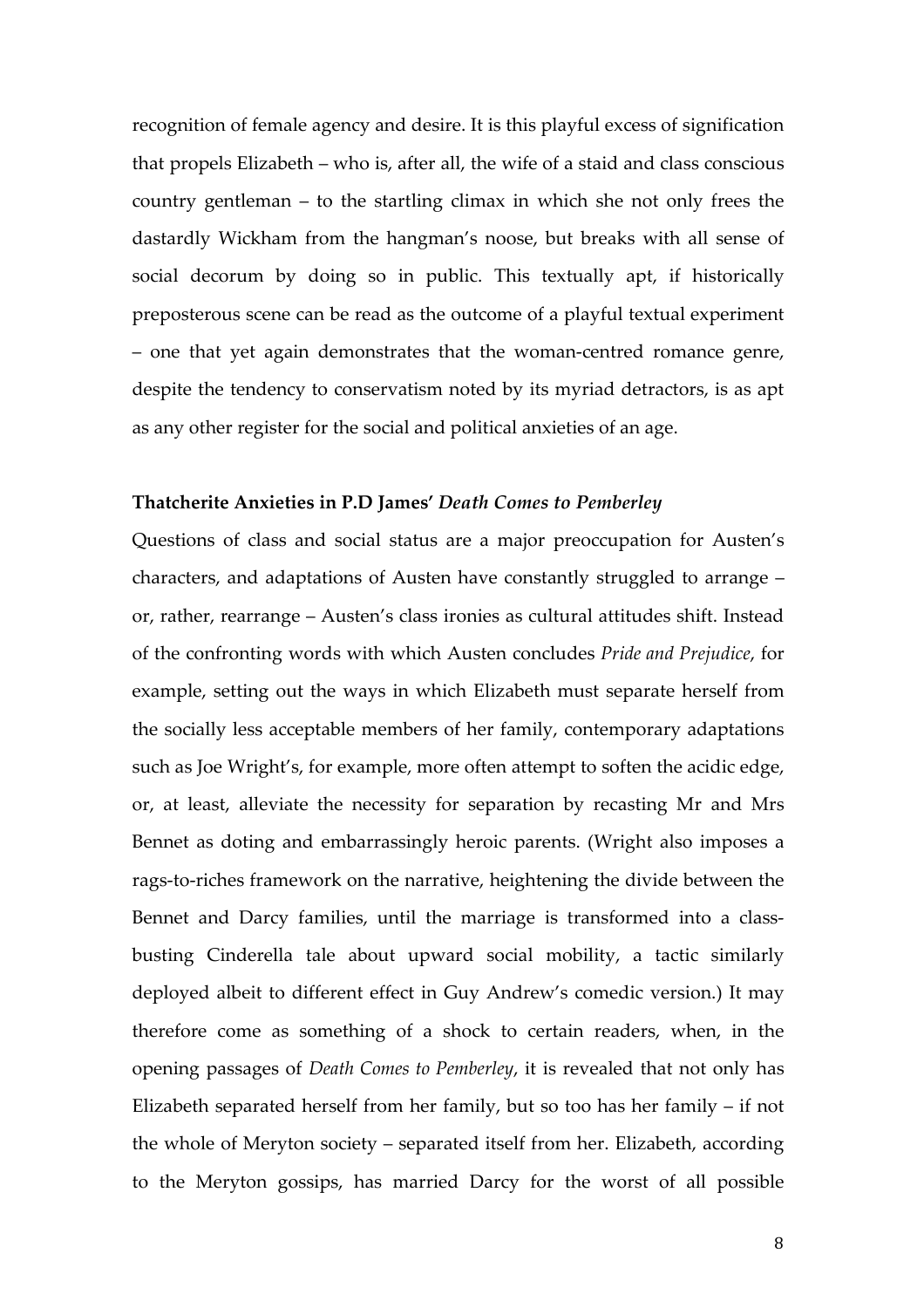motives. 'One cannot have everything in life,' the gossips declare, 'and any young lady in Meryton would have endured more than a disagreeable face at the breakfast table to marry ten thousand a year and to be mistress of Pemberley' (5).

Of course, the reader is left to infer that this is not the case – Elizabeth Bennet is not a fortune hunter. Yet the discomforting class aspects of the story are enhanced by the absence of Elizabeth's parents, who, haunted by memories of 'broken nights, screaming babies' and 'recalcitrant nursery maids' (10), are said to have been infrequent visitors of their grandchildren. Tellingly, Mrs Bennet 'had greater pleasure in regaling her neighbours with the wonders of Pemberley … than she had in experiencing them' (10-11). Elizabeth, the reader is told, 'missed little of her previous life' (22), having been accepted into the more august society of Pemberley 'within a month' (18). The arbiters of taste in the rarefied circles in which Elizabeth now travels having swiftly – albeit patronisingly – conceded that 'Pemberley, despite the unfortunate antecedents of its new mistress, now had every promise of taking its rightful place in the social life of the county' (18). Elizabeth, in short, is represented as trapped and ensnared inside relations of class and gender against which she does not appear to strain.

Unlike Austen, who confined herself to the acute and caustic representation of the foibles of one class – giving rise to Raymond Williams famous admonition, 'where only one class is seen, no classes are seen' (117) – James dramatically reworks the wider class dimensions of Austen's novel by revealing the historic 'outside' of Austen's world of the upper middle class gentry. In this respect, one of the striking features of James' adaptation is the way in which the servants are given a new and grander role. Hill the housekeeper is mentioned only once in Austen's *Pride and Prejudice*, but according to the Elizabeth of James' novel the servants were 'part of the family in a way the servants at Pemberley could never be' (22). Hence, it is to Hill and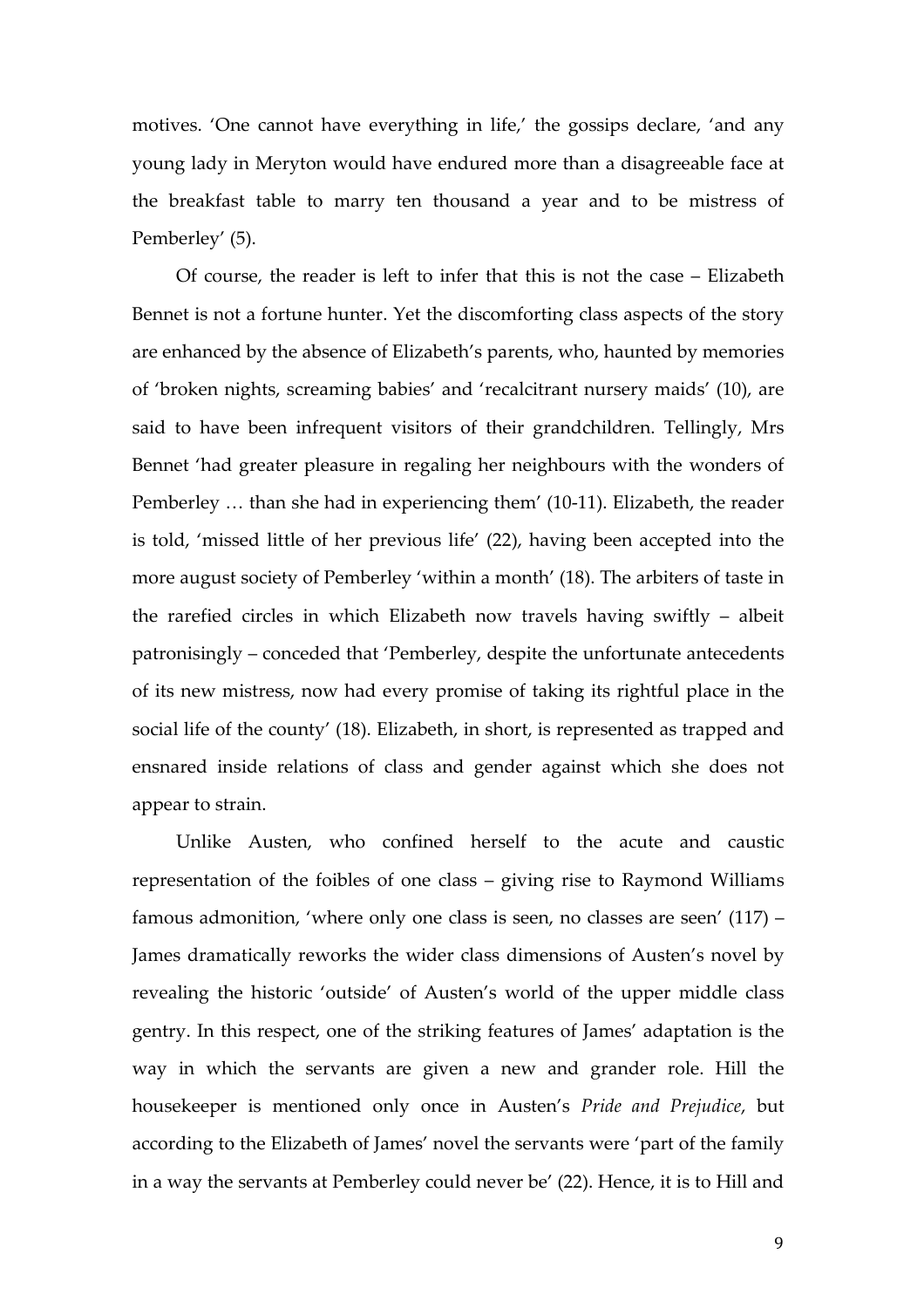'the servants at Longbourn that [Elizabeth's] thoughts most frequently turned' (22). Indeed, James' novel might well be indebted to television soap operas from *Downton Abbey* to *Upstairs Downstairs*, or read as a ghostly prototype for novels such as Jo Baker's *Longbourn*, which retells the tale of *Pride and Prejudice* from the perspective of the housemaids. But, unlike Baker's novel, which is politically scathing, the ultimate effect of James' portrayal of the Pemberley servants is to legitimate – and, therefore, entrench – class hierarchies rather than transform them. Moreover, in James' novel, the portrayal of the servants takes on a directly political dimension. Pemberley, according to Elizabeth, is a nation-like community in which the distinctly unequal relationship between the master and his servants is characterised as a bond of 'blood' (22).

Pemberley, in the hands of James, is rendered as 'Pax Pemberley'. That is, as an overtly political vision of a hierarchical communitarian society, underwritten by an ideology of sanctified Englishness, in which prosperity and security are things to be bestowed by a master on the loyal among his servants, and the master's right of privilege is legitimated and re-inscripted by recourse to the values of noblesse oblige. The reader is told, for example, that Darcy had been schooled from childhood into the notion that Pemberley could 'bestow more benefits than it could receive' (13), and, though Georgiana's suitor Henry Alveston is claimed to be 'something of a radical', the reader is anxiously reassured that he is the 'heir to an ancient barony' (217) – that his ultimate goal is to restore the family fortunes – and he is, therefore, not much of a radical at all. Indeed, despite the constant talk of women's rights and nineteenth law reform the ideology that ultimately underpins Pax Pemberley is one of rationalised inequality – oddly reminiscent of the 'trickle down effect' espoused by supply-side economists in the Thatcher era that was P.D. James' heyday.

It is also a thoroughly masculine vision. Women are certainly there in the novel, and the 'Woman Question' is much discussed, but not by the novel's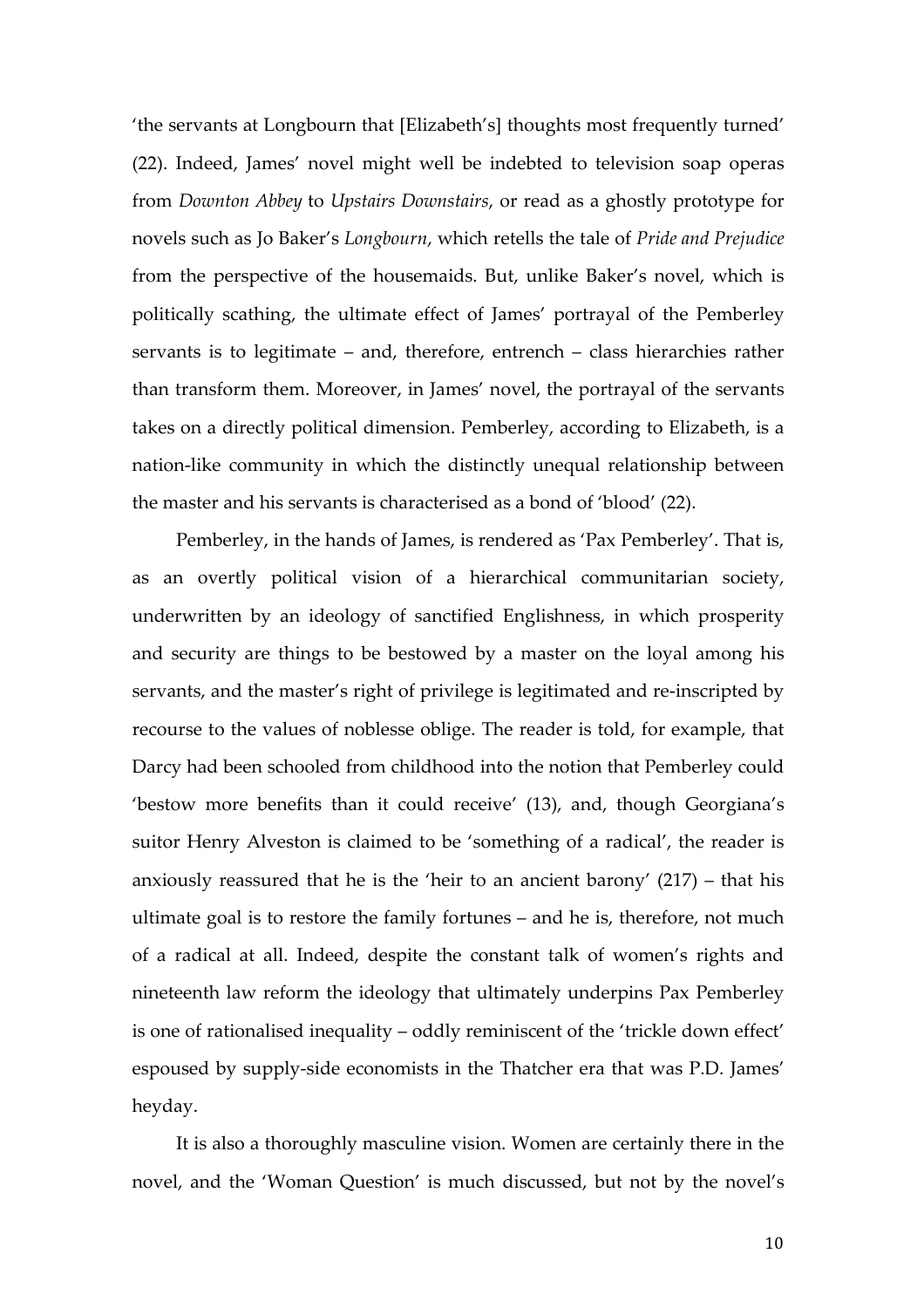female characters. 'We have entered the nineteenth century;' announces Henry Alveston, 'we do not need to be a disciple of Mrs Wollstonecraft to feel that women should not be denied a voice in matters that concern them. It is some centuries since we accepted that a woman has a soul. Is it not time that we accepted that she also has a mind?' (142). Darcy demurs for a few minutes before capitulating, becoming an unlikely political progressive. Alveston's comments may have been 'inappropriate and presumptuous', Darcy returns, but this did not mean 'they were not true' (143). Not only do the female characters fail to partake in these discussions on the 'Woman Question', they also lack agency and capacity to contribute to the action of the unfolding plot, and are often placed far away from the novel's centre of consciousness. Mrs Bennet, who railed so colourfully against the sexual injustice of the entail in *Pride and Prejudice*, appears much reduced in comic range. Lady Catherine remains imperious and exasperating but in a similarly reduced story role. Nor does Elizabeth – who, at the start of the story, is pictured in Lady Anne's sitting room, ensnared in a gilded domestic prison – emerge very much as the action unfolds. Even in the drawing room conversations in which Elizabeth is able to participate she fails to actively support the advancement of her sex – or even, so it seems, the advancement of justice – and is, at all times, content to respect her husband's wishes.

Nowhere is Elizabeth's lack of agency more conspicuous than in her exclusion from the mystery plot. James may have invented the intrepid female detective Cordelia Grey, but grants Elizabeth none of Grey's acumen or initiative. Elizabeth's role is circumscribed not only by the historical realities that excluded nineteenth century women from the law courts and dissecting rooms – and any other table at which the serious business of life was discussed – but seems additionally hampered by the gendered assumptions about the incompatibility of femininity and detective work that were very much a reality when the conventions of the detective story were first codified.<sup>[5](#page-4-2)</sup> Indeed, the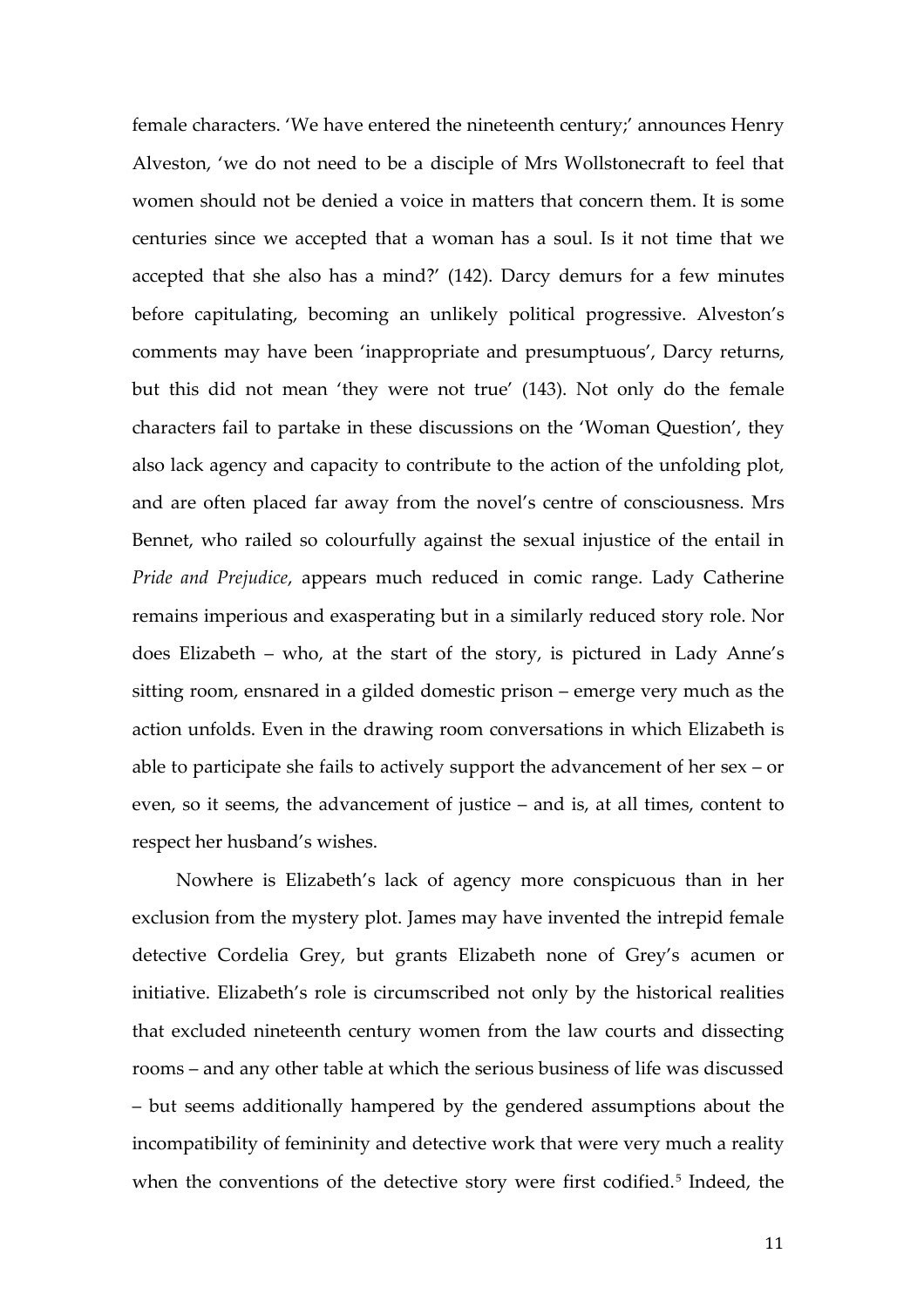nonagenarian author flails about, searching among her male characters for a more suitable detective figure, introducing the neighbouring magistrate Hardcastle, reverting to a minor legal character named Clitheroe, making occasional use of Georgiana's legal suitor Henry Alveston, eventually deploying Darcy as the major witness to the court proceedings.

Women are not only excluded physically from the scene of the unfolding court drama, but are doubly excluded in their denial of an active role in the drawing room conversations behind the scenes. Ultimately, the mystery plot underpins the fundamentally masculine political vision of the novel, which is aptly summed up by Clitheroe, when he says to Darcy,

> The peace and security of England depends on gentlemen living in their houses as good landlords and masters, considerate to their servants, charitable to the poor, and ready, as justices of the peace, to take a full part in promoting peace and order in their communities. If the aristocrats of France had lived thus, there would never have been a revolution. (217)

Interestingly enough, although these English 'gentlemen' are thus enjoined to live as 'good landlords and masters' – being 'charitable' to their wives, daughters and dependents – the titled aristocrats of the novel do not fare well. Fitzwilliam, as Viscount Hartlep, with his 'great ancestral castle' and 'miles of pitheads above the black gold of his coalfields' (125), combines the image of the predatory aristocrat with that of the industrial capitalist, and turns out to be a villain and a scoundrel. Though Darcy – who is, as always, the measure of decency in the many prequels and sequels in which he appears – muses that 'he had lost some respect in his cousin's eyes because he had placed his desire for a woman above the responsibilities of family and class' (125) he harbours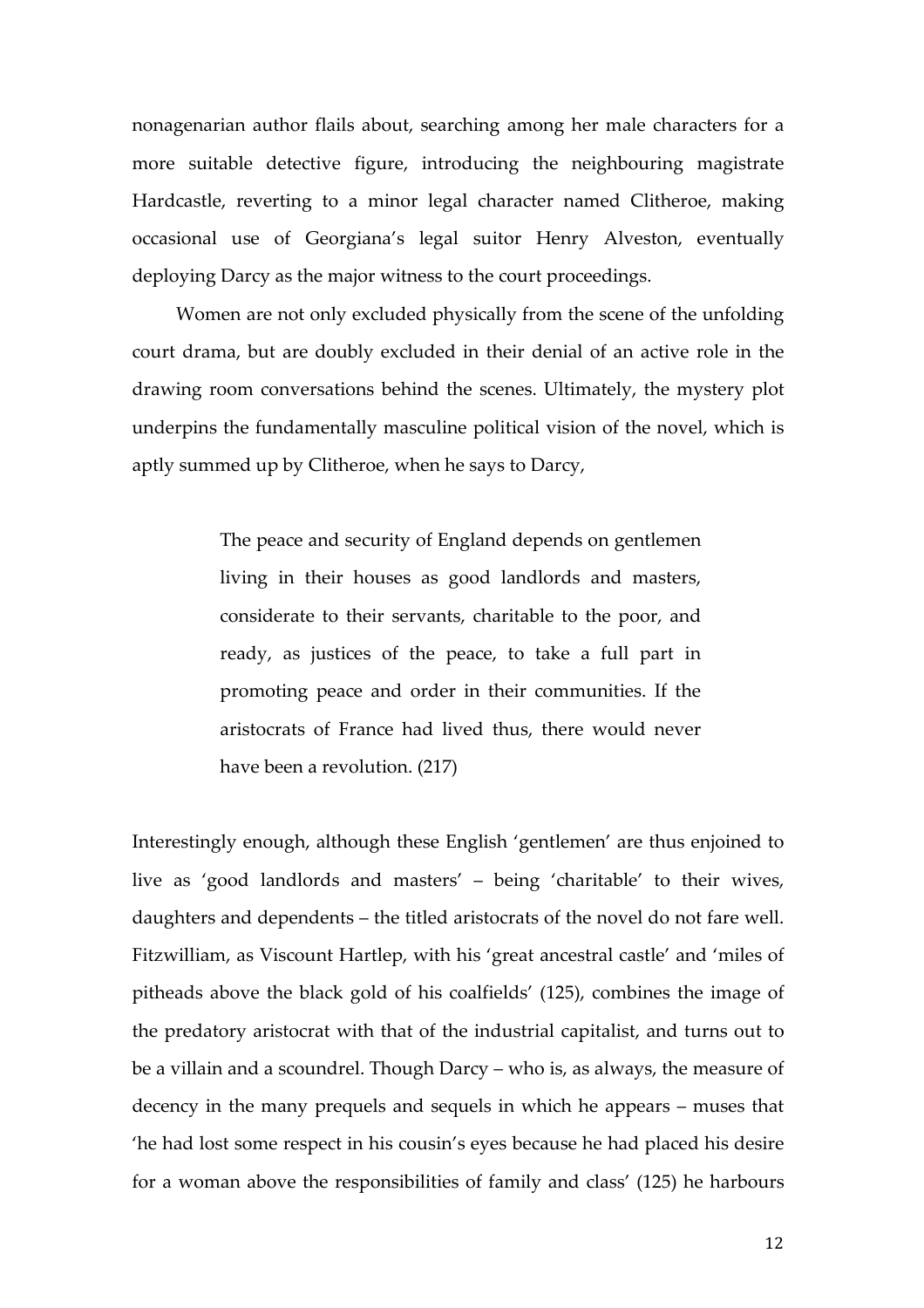no desire to marry his sister Georgiana to Fitzwilliam – a plotline that is reversed in the BBC adaptation to striking political effect.

The threats to Pax Pemberley come from all directions. They feature most overtly in the gothic elements that are weaved intermittently though the text – in the spectral hauntings, wild woodlands, bolting carriages, and spooked horses. The horses 'hated going into the woodland when there was a full moon' says the coachman, 'because of the ghost of Mrs Reilly' (211). 'We saw the ghost of Mrs Reilly as plain as I see you,' say the maids. (149). But in a novel that is hedged in by material history (by endless disquisitions on the Irish Rebellion and the war with France, not to mention the constant references to 'new-fangled' (127) inventions such as running water and inside toilets) these gothic elements sit latently in the text. They function like an aporia in the drama, a dimly realised violence at the fringes of the novel's consciousness. They take on a political edge in an astonishing interior monologue played out in Elizabeth's mind on the night of the killing, as the houseguests gather in the music room, listening to Georgiana play. Incited by the 'high wind', which 'raged ineffectively' in the woods, like a 'malignant force, seeking every chimney, every cranny, to gain entrance' (55), Elizabeth's 'morbid imaginings', which had been gathering through the morning, take on material form:

> She thought, *Here we sit at the beginning of a new century, citizens of the most civilised country in Europe, surrounded by the splendour of its craftsmanship, its art and the books which enshrine its literature, while outside there is another world which wealth and education and privilege can keep from us … Perhaps even the most fortunate of us will not be able to ignore it and keep it at bay forever.* (55, original italics)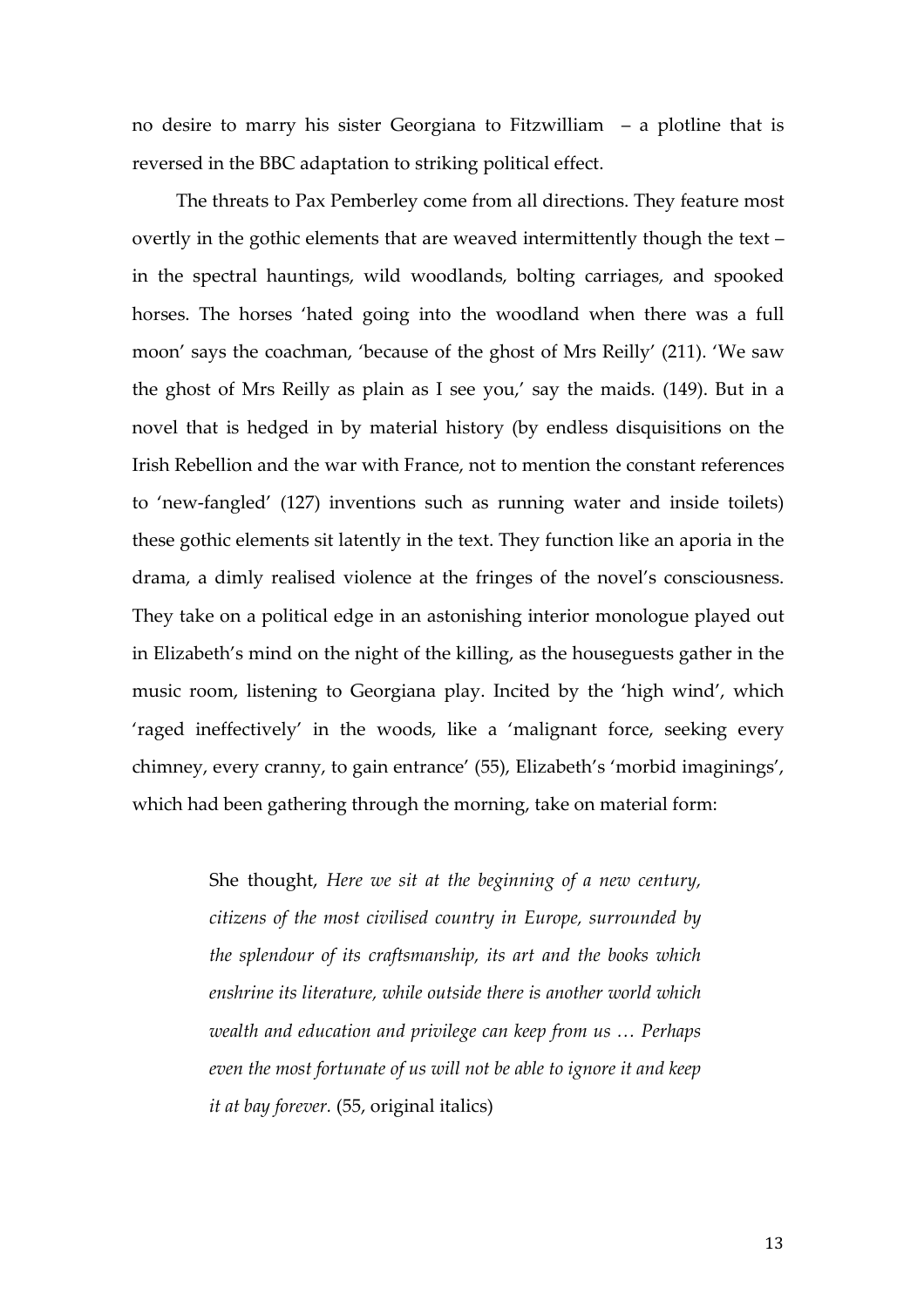Like the 'high wind' and 'malignant force' seeking 'to gain entrance' (55), these melodramatic threats do not emerge not from within but from outside of Pemberley. It is not just that 'England was at war with France', leaving aristocratic Englishmen fearful of being 'killed in action without leaving an heir' (26). Or that accounts of the Irish Rebellion permit an extraordinarily violent ideology of empire to emerge, with Wickham transformed into the unlikely 'hero of the hour', engaging in the 'bloody work' of empire building, as Irish 'rebels were hunted down and punished' (159). So too, the murderer is thought to be an outsider. 'It was ridiculous to consider that either Colonel the Viscount Hartlep or any member of the Pemberley household could have had any part in Denny's death,' Darcy argues to himself (147). And 'even if Denny had been murdered by a stranger … the man would hardly present a physical threat to Pemberley House itself or anyone in it' (122). Like the 'high wind' that threatens the 'art', 'wealth' and 'privilege' of Pemberley, and cannot be kept 'at bay' (55), the spectral or material threat is – like the Irish Rebellion and Napoleonic Wars – associated with the end of Englishness.

Nevertheless, the killer turns out to be a Pemberley insider, not an outsider. It is none other than William Bidwell, the ailing son of the head coachman, whose crime has its origins in mistaken identity (Bidwell mistakes Denning for his dastardly friend, Wickham) and is motivated by a desire to defend his defenceless sister Louisa against the sexual depredations of Wickham, who had lied to her about his identity, means and martial status, then seduced her, and left her pregnant. Though the novel refuses any radicality to Bidwell's action, characterising his rebellion as a miscalculation, a mistaken manslaughter which 'English justice' can apparently be called upon to rectify, he is, nevertheless – in an unrealised sense – a figure of an incipient, if not overtly insurgent working class in Pemberley. Indeed, compared to Bidwell, who confesses to the manslaughter of Denning on his deathbed, the upper class villains of the piece do comparatively well. Fitzwilliam goes off to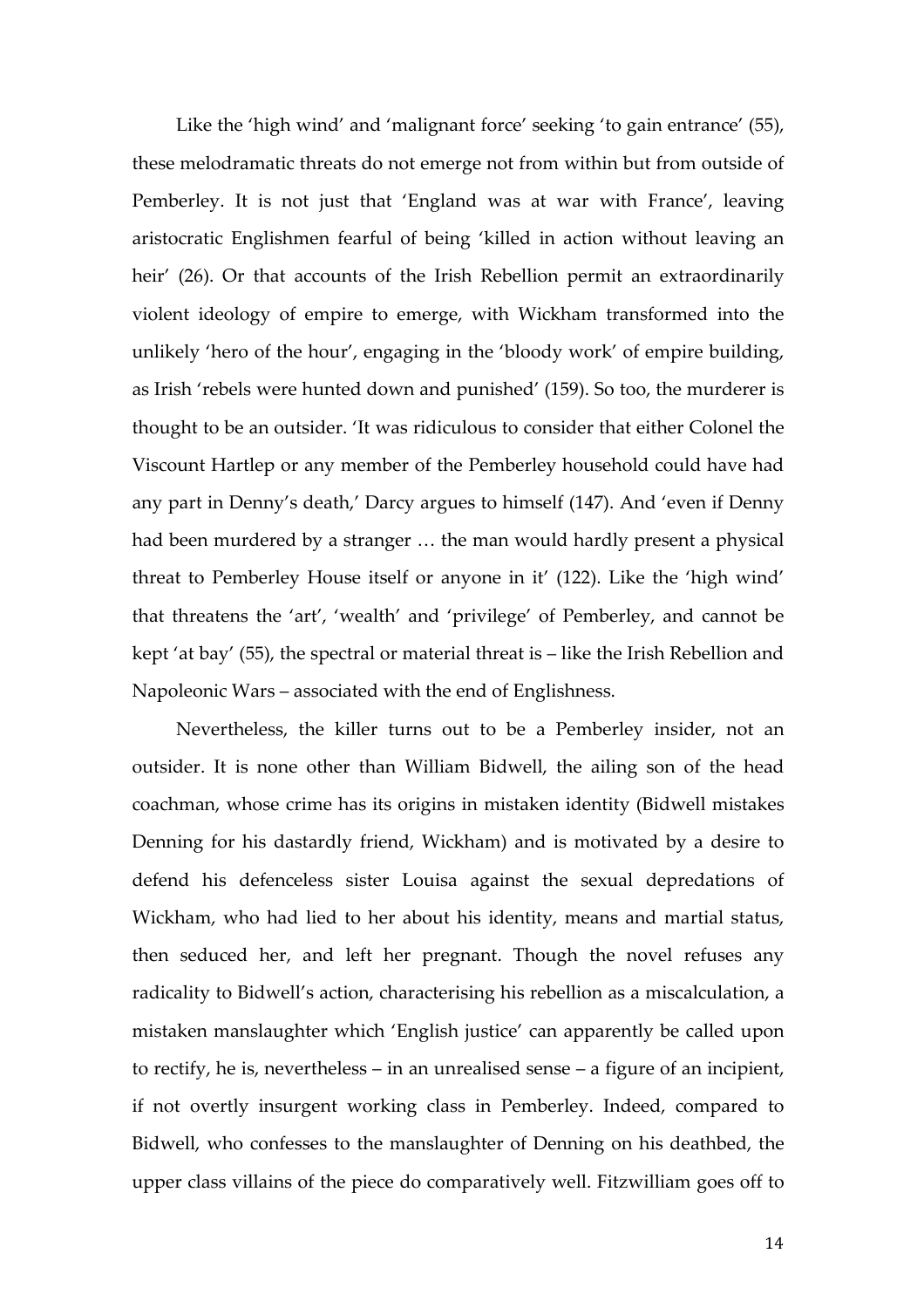fight Napoleon, before, no doubt, retiring to his coal reserves and ancient castle. And a clergyman arranges for the exonerated Wickham to depart for the 'New World', where – as in so many of novels of Britain's imperial age in which money from the East India Company or a Caribbean sugar plantation supplies the means for a plot resolution – he will, no doubt, make his fortune.

But it is in the novel's condemnation of its so-called fallen women that the regressive nature of its politics is most conspicuous. It is here that class and gender relations – in all their violence – are ruthlessly enforced. Louisa Bidwell – the seduced and betrayed mother of Wickham's illegitimate child – is hemmed in by patriarchy on every side. 'Poor Louisa!' writes James, who had perhaps in her affair with Wickham been 'given a glimpse of a different and more exciting life' must be punished for her transgressions. 'She knew, poor girl, that the prospect of bringing disgrace on Pemberley would be worse for [her father] than anything that could happen to her' (296). And so Louisa's baby is taken from her, and Louisa too is sent away. This, according to James, is 'the best' that could be 'done', and Louisa's 'future would lie as a parlourmaid at Highmarten' (296).

A worse fate lay in store for the novel's other fallen woman, Wickham's sister Mrs Younge, a would-be adoptive mother to Wickham's unwanted child. 'Thrown upon her own resources early in life' and forced to run a 'boarding house' (a polite euphemism for a world close to prostitution), her crime, it appears, was to love her brother too much. On hearing the death sentence erroneously passed on Wickham, his sister flees the courtroom and hurls herself beneath a passing carriage. The act leaves her 'squashed under the heavy wheels', 'as if she were a stray animal, her blood flowing in a red stream to pool under the horses feet'. The horses 'neighed and reared' at the 'stench', and the 'coachmen had difficulty in controlling them'. Though Darcy had earlier conceded in his argument with Alveston that women possessed both a soul and a mind, this does not, or so it appears, apply to Mrs Younge. 'Darcy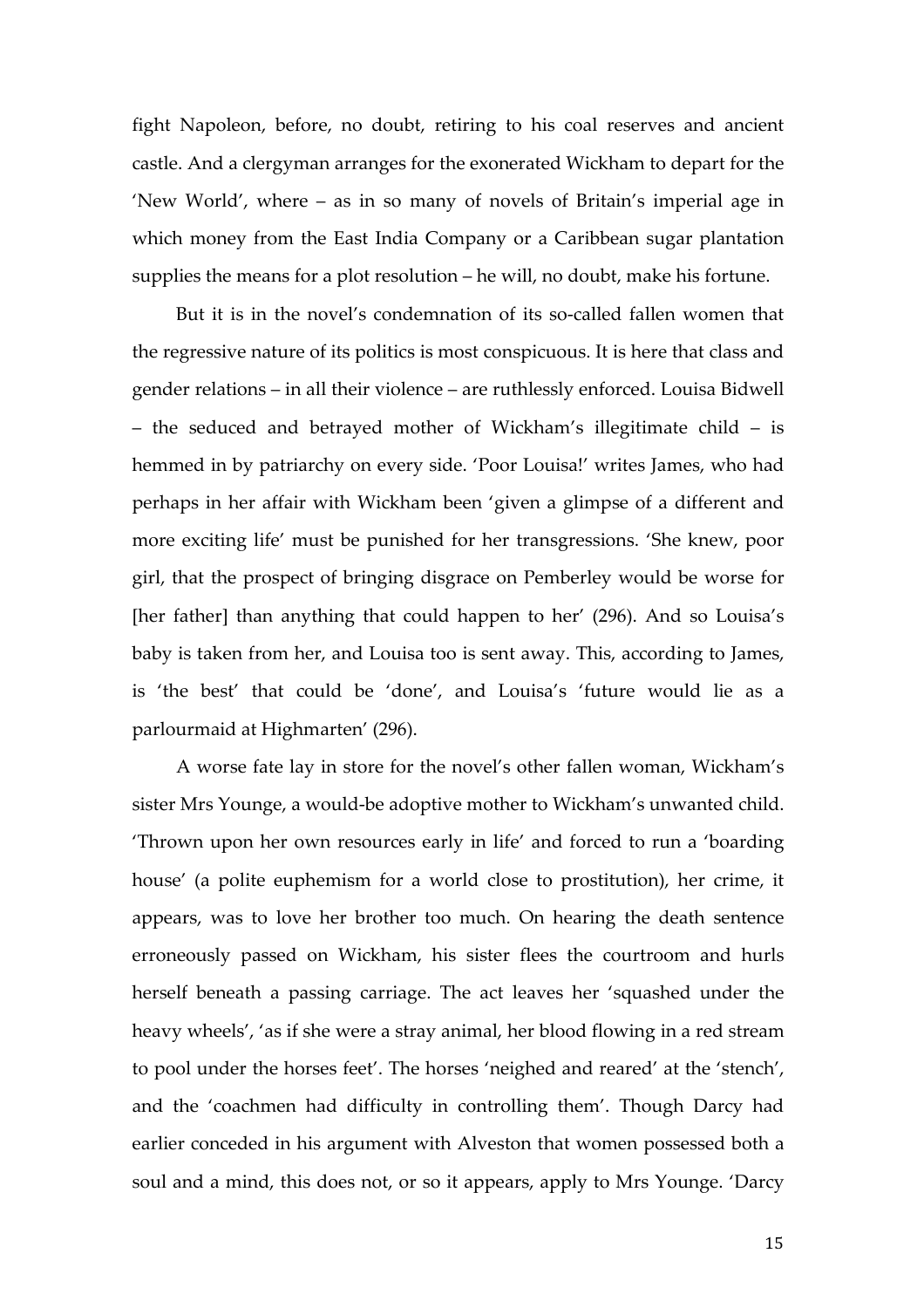took one look and, turning away, vomited violently in the gutter' (261). Darcy's revulsion is apparently shared, as right-thinking citizens 'shrank back', although the rest of the London crowd, including children and wailing babies, swells as the stench 'poisons the air'. Ultimately, it is this image of female abjection – of the reviled or fallen woman – that generates the novel's larger national picture, providing the ground on which its vision of Pax Pemberley is generated and empowered.

#### **Female Agency in BBC Masterpiece's** *Death Comes to Pemberley*

The BBC production of *Death Comes to Pemberley*, adapted for the small screen by Juliette Towhidi, strikes a very different tone, opening in the romantic and mysterious Pemberley woods, re-envisioned as a gothic landscape shot through with blackening shadows and piercing greens. Two housemaids appear, wandering the leaf-strewn paths in search of boys. One runs on ahead and returns, shrieking. The camera travels forwards, creeping down a wild escarpment before coming to rest on a moss-covered gravestone featuring the word 'Darcy', with the last words of the inscription – 'Here Lies the Mortal Remains' – partially concealed by the undergrowth. An ominous soundtrack, combined with the gloomy and frightening scenery, sets the tone for what the audience might expect. Like the ruined castle or crumbling pile of the gothic imaginary, Pemberley has been recreated as a place that hides secrets. Here, time is no longer linear but cyclical, driving characters backwards as well as forwards, imposing an eddying motion on the narrative, so that the present comes to be understood as being governed by events that are concealed in the past.

The house – towards which the maids now scurry in their terror  $-$  is framed as a dramatic counterpoint to the gravestone, which proclaims the death and disappearance of the Darcys. Inside, the house is taken up with preparations for Lady Anne's ball, inaugurated by Darcy's aristocratic mother,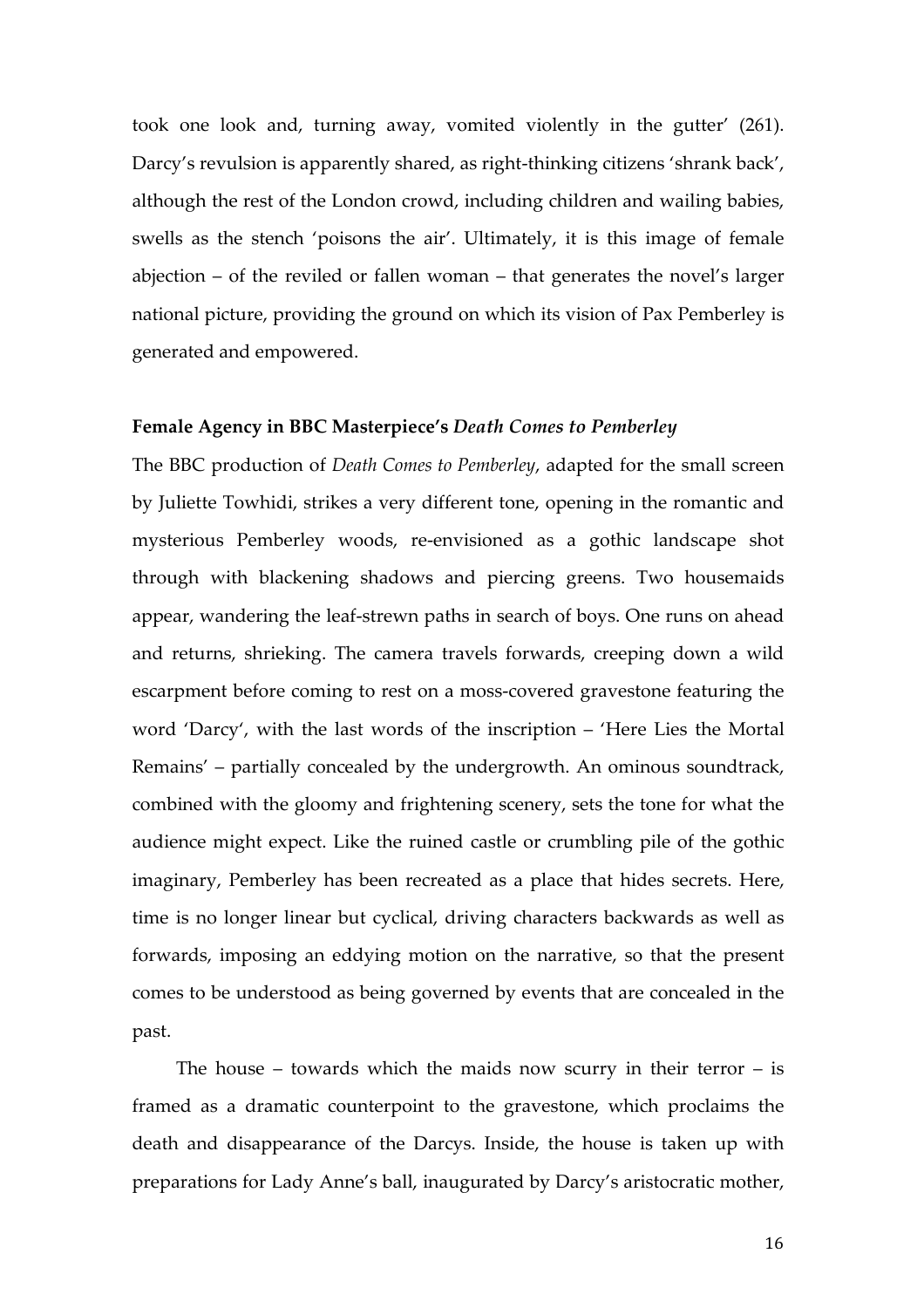which is now the central event on the county calendar. The house itself is presented as a vision of conspicuous – and, perhaps, unsustainable – consumption. Servants are seen hurrying about – setting fires, polishing silver, taking out the six-hour candles – as a young Fitzwilliam Darcy, having escaped from his governess, hurtles through the halls. Elizabeth circles around, gazing at the flowers in their out-sized vases, at the mirrors and the crystal, before descending the stairs to inspect the culinary confections prepared under the stern gaze of the cook. In the kitchens, the table is spread with an extraordinary array of Regency concoctions, including white soup, wild goose and orange sauce, almond faggots, millefruit, Prince of Wales biscuits, Duke of Clarence biscuits, Duchess of York biscuits, not to mention a series of extravagant pies with feathered birds on top. Into the midst of this spectacle, the housemaids return from the woodlands, screaming.

MAID ONE: Mrs Reilly's ghost … in the woods! COOK: What on earth? MAID: I saw her ma'am. MAID TWO: Vicious-looking, she was. MAID ONE: Real as you, standing there!

COOK: What utter nonsense! (Whispering) What will Mrs Darcy think of you pair. Edith, can you take these two into the pantry and give them a thimble full of brandy each. I'll deal with you in a minute. (To Elizabeth) I must apologise, madam. They're very silly girls.

ELIZABETH: Who's Mrs Reilly?

COOK: It's an old wives tale, madam.

In the BBC adaptation, the 'old wives tale' of the ghost takes centre stage. Far more than the mystery of Denning's murder, it is the mystery of Mrs Reilly's ghost that lends depth to the series, embodying both the cultural anxiety of the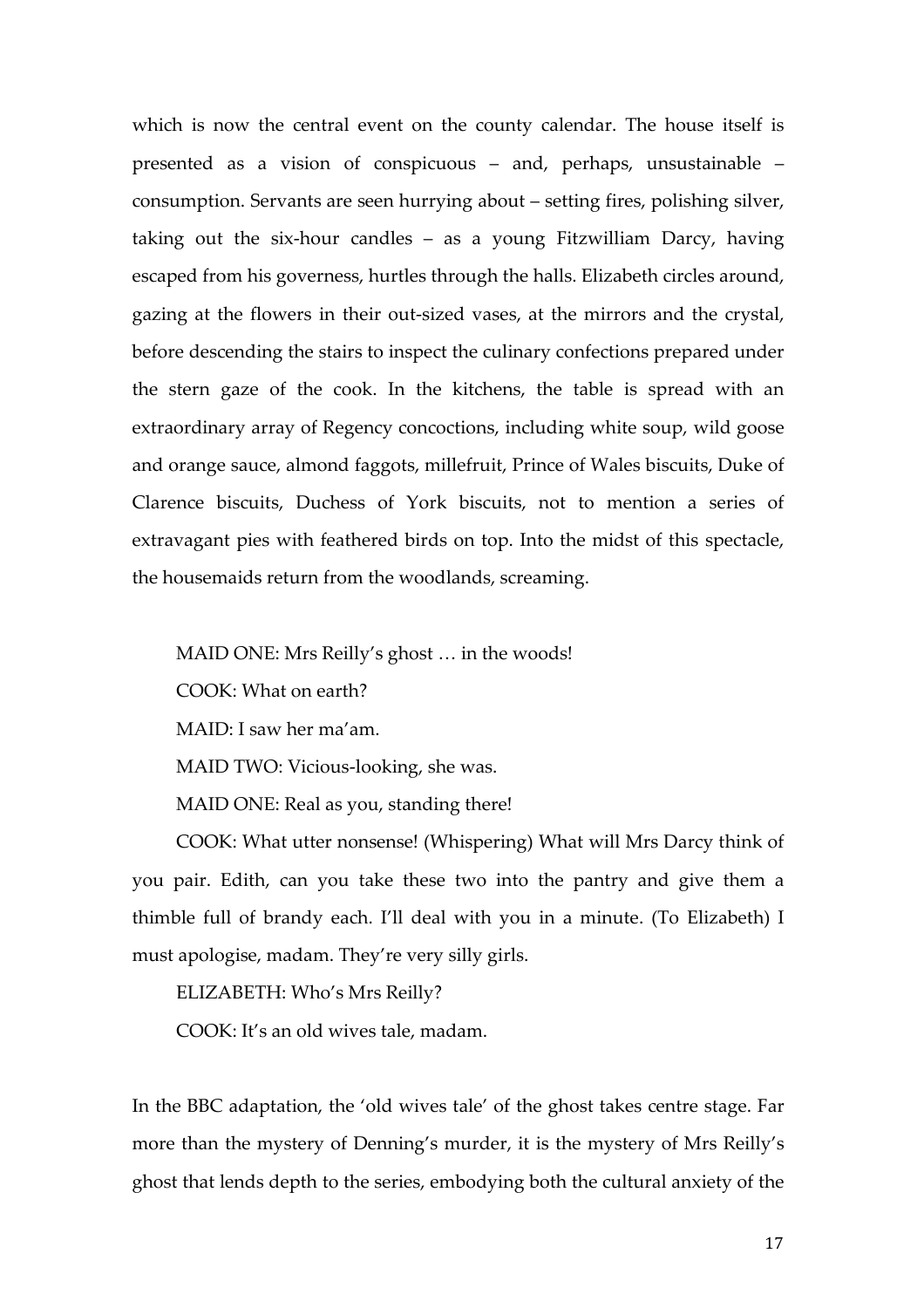gothic, and its potential for social critique. By pursuing the 'old wives tale' of the ghost Elizabeth is eventually forced to confront the judicial murder of a child, a tenant of the Darcy's, who was executed by a local magistrate for the crime of poaching, and the subsequent death of the child's mother, who was driven to hang herself in the Pemberley woodlands in a state of grief. The figure of Mrs Reilly's ghost, which 'appears in the woods every time that misfortune is about to strike', dramatically frames the extremes of class violence that haunt more traditional or idealized visions of Pemberley, placing the historic violence associated with class privilege firmly in the foreground. It is not just the fact of the ghost, but also the symbolic haunting that provokes terror in the maids. In this sense, the maids – whose story bookends the opening series of scenes – have journeyed away from the house into the wild woodlands which encircle it, only to meet with the violent secret that lurks at its dark heart.

But if the gothic is an aesthetic that is obsessed with history – and historic cycles of violence – it is also about the possibility of change. The gothic heroine, who, as Ellen Moers famously argued, is forced to 'climb pasteboard Alps', 'scurry along miles of darkened corridors, inspect secret chambers, or descend into dungeons unchaperoned' (144), not only navigates the details of a mystery, but also interrogates the social processes that created it. In the BBC's *Death Comes to Pemberley*, the idea of change is embodied in the agency of Elizabeth herself. Unlike the Elizabeth of P.D. James' novel, who is quite content to allow her husband to decide everything, the Elizabeth of the BBC adaptation is shown to be in control of the household, and of Darcy. In the scenes that follow on from the opening sequence, Elizabeth parries Darcy's ire, and Darcy readily capitulates before Elizabeth's good-humoured banter:

DARCY: How can a man think with such a racket going on? Can you please ask them to stop?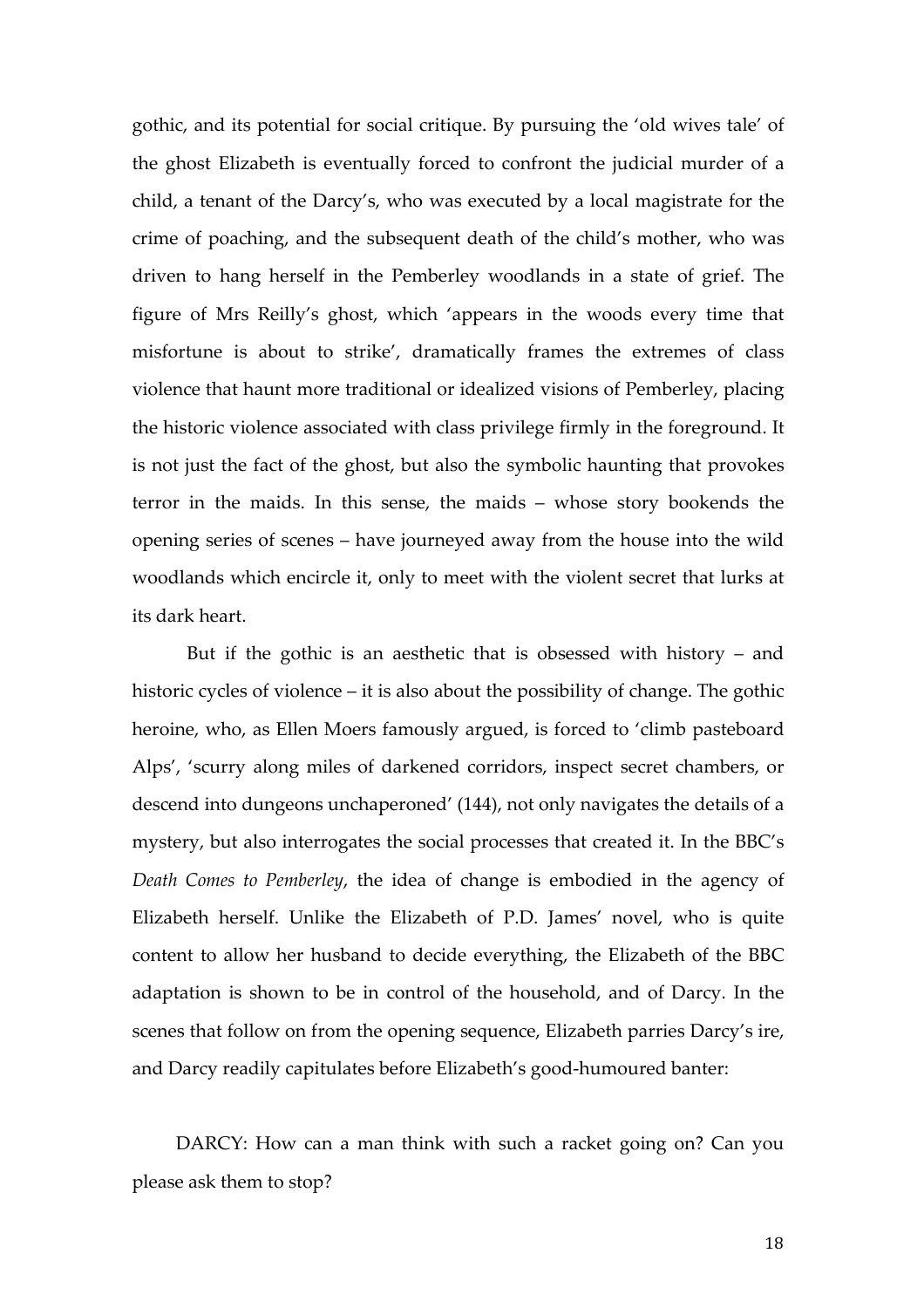ELIZABETH: That wouldn't be helpful, Fitzwilliam dearest.

DARCY: It is a fine family tradition for the master of the house to be irritable on the eve of the ball.

ELIZABETH: And for the lady to do everything in her power to assuage him.

DARCY: Quite.

ELIZABETH: Perhaps some traditions need updating.

DARCY: It worked perfectly well so far.

ELIZABETH: How dreary! All good things must come to an end.

In this conversation, Darcy stands for 'tradition' and 'family' – in other words, 'patriarchy' – and Elizabeth stands for progress and change. Their argument is therefore less a straight-forward one over matters of household management, so much as it is one over matters of gender, politics and class – and, more specifically, or so it emerges, between the clashing values of an established gentry and an aspiring, individualistic middle class. As the narrative progresses, so too the class aspects of the couple's argument are compounded by the marital aspirations of Darcy for Georgiana, the dramatic entry of the 'vulgar' Mrs Bennet, not to mention the acquisitive and attentionseeking Lydia, the death of Captain Denning, the discovery of a blood-soaked Wickham, and the probing questions of the magistrate. As the problems complicate, so too the couple's differences are less easily settled and it is essentially the clash of class values that threatens to tear Elizabeth and Darcy's marriage apart. 'This family was not built or sustained by people doing what they want,' Georgiana informs Elizabeth, by the side of the moss-covered grave in the woodlands. 'It's bigger than you or I.' Indeed, for many viewers, the thrill of the BBC series lies less in the murder plot, or the story of the haunting, and more in the way that the mystery throws the Darcy's marriage into turmoil. The suspense of the series has less to do with the actual murder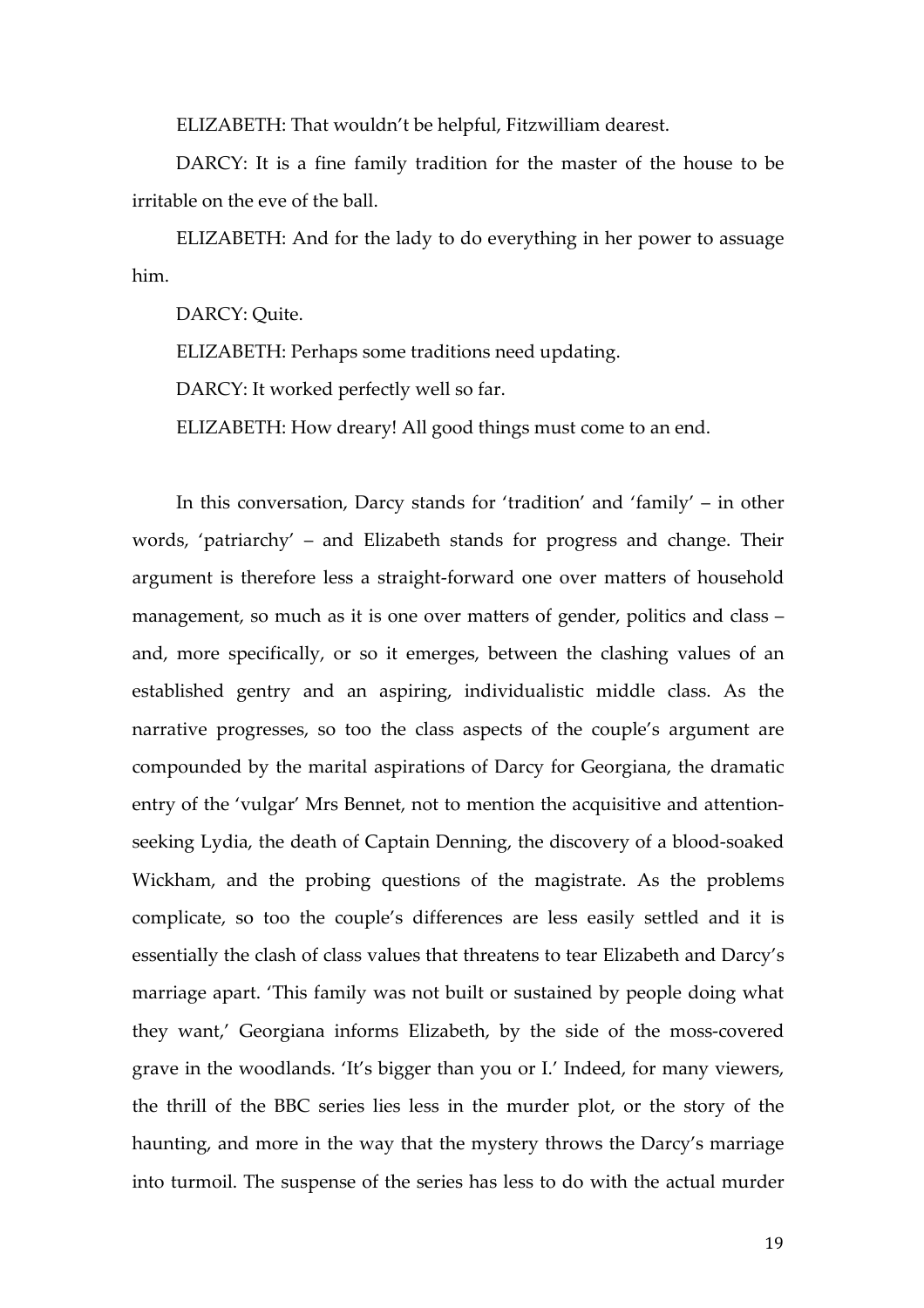and more to do with the spectacle of the great romantic couple of English literature drifting apart then coming back together.

By framing the couple's argument as a matter of class conflict – thereby adding a social and political dimension to the romantic relationship – the television series expresses an apparent desire for a reordering of class relations, including the relations between men and women. But by the end of the drama, as the couple reunites, these subversive desires are deflected. The drama is resolved almost entirely in terms of the romantic plot, and arguably in ways that show such desire for social protest to have been misguided at the outset.

Indeed, as Janice Radway once argued, the difficulty of the modern gothic romance is that despite the subversive strain of the gothic tropes – the metaphor of the ghostly haunting, of the woman captive in a gilded domestic space – the narrative force of the happy ending tends to suggest that the only way out of the gothic cycle of violence is to 'find the right man' (159). In the BBC adaptation, Elizabeth eventually scuttles Darcy's angry expectation that Georgiana will marry Colonel Fitzwilliam, but ultimately this expectation is merely replaced by Elizabeth's insistence that Georgiana will find a better means of escape through a marriage to the politically progressive Henry Alveston, who is 'no supporter of tyranny, in any form'. In short, Georgiana must repeat the success of Elizabeth's own marriage, which was for love rather than status or money. Hence, although the viewer may well feel a sense of discontent and a desire to protest the historic violence of class and gender relations, the viewer is also reassured that such acts of protest are perhaps unnecessary. The real threat to Darcy and Elizabeth's relationship – seen in a rational light, once the strange gothic miasma has lifted – was not actually from within the marriage, or even from within Pemberley society, but from outside. In terms of the wider plot, it was not Darcy's father but Hardcastle's father who ordered the execution of Mrs Reilly's child ('The Hardcastles aren't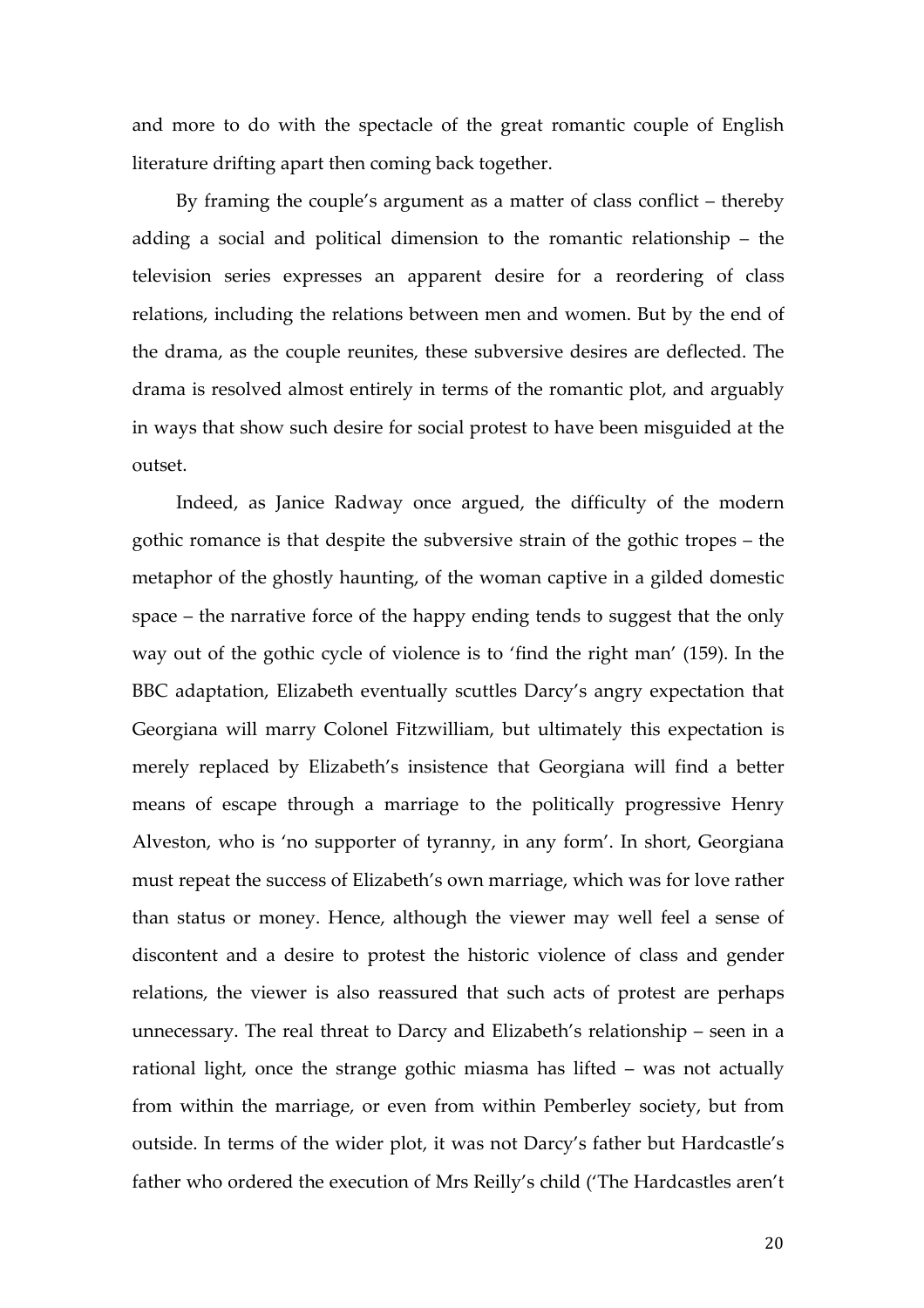much liked at Pemberley,' says the Cook). It was not the ghost of Mrs Reilly, but the reality of Mrs Younge and her relationship with the treacherous (and, indeed, lecherous) Wickham that gave rise to the circumstances that led to Denning's murder.

This deflection is particularly apparent in the story of the ghost. In the gothic tradition of the 'explained supernatural', in which every seemingly supernatural intrusion is traced back to natural causes, it turns out that the 'ghost' glimpsed by the maids in the opening scene is not the spectral force that they first imagined – the grieving mother of a murdered child – but the villainess of the piece, the very fleshly Mrs Younge. It is Georgiana's former governess, reincarnated as Wickham's sister, who is roaming the Pemberley Woods, meeting up with Colonel Fitzwilliam, scheming to steal the illegitimate child of Wickham and Louisa Bidwell. It is the same flesh and blood woman who Elizabeth encounters during her stroll through the woods (returning from the Bidwell's house, where she has played the part of the charitable mistress, visiting the ailing son of the Pemberley head coachman).

Though not a ghost, Mrs Younge is still thoroughly gothicised, in her costume, in her makeup and in her deranged appearance, not to mention Darcy's characterisation of her as a 'madwoman' who 'could have attacked' Elizabeth. ('No, I'm sure she was frightened,' Elizabeth replies.) Hence, there remains something ghostly – or, at least, profoundly disturbing – about Mrs Younge, who, although she turns out to be neither a 'ghost' or a 'madwoman' is nonetheless spectral in that she is, as Diana Wallace once argued with respect to gothic women, "'dead' or 'buried (alive)' within male power structures that render her ghostly' (*Female Gothic* 26). No longer the onedimensional villainess of James' adaptation, Mrs Younge gains dimension through her association with the various figures and tropes that make up the vast nineteenth century literary underworld of marginalised, oppressed and subordinated women. She is even given the opportunity to respond. 'Your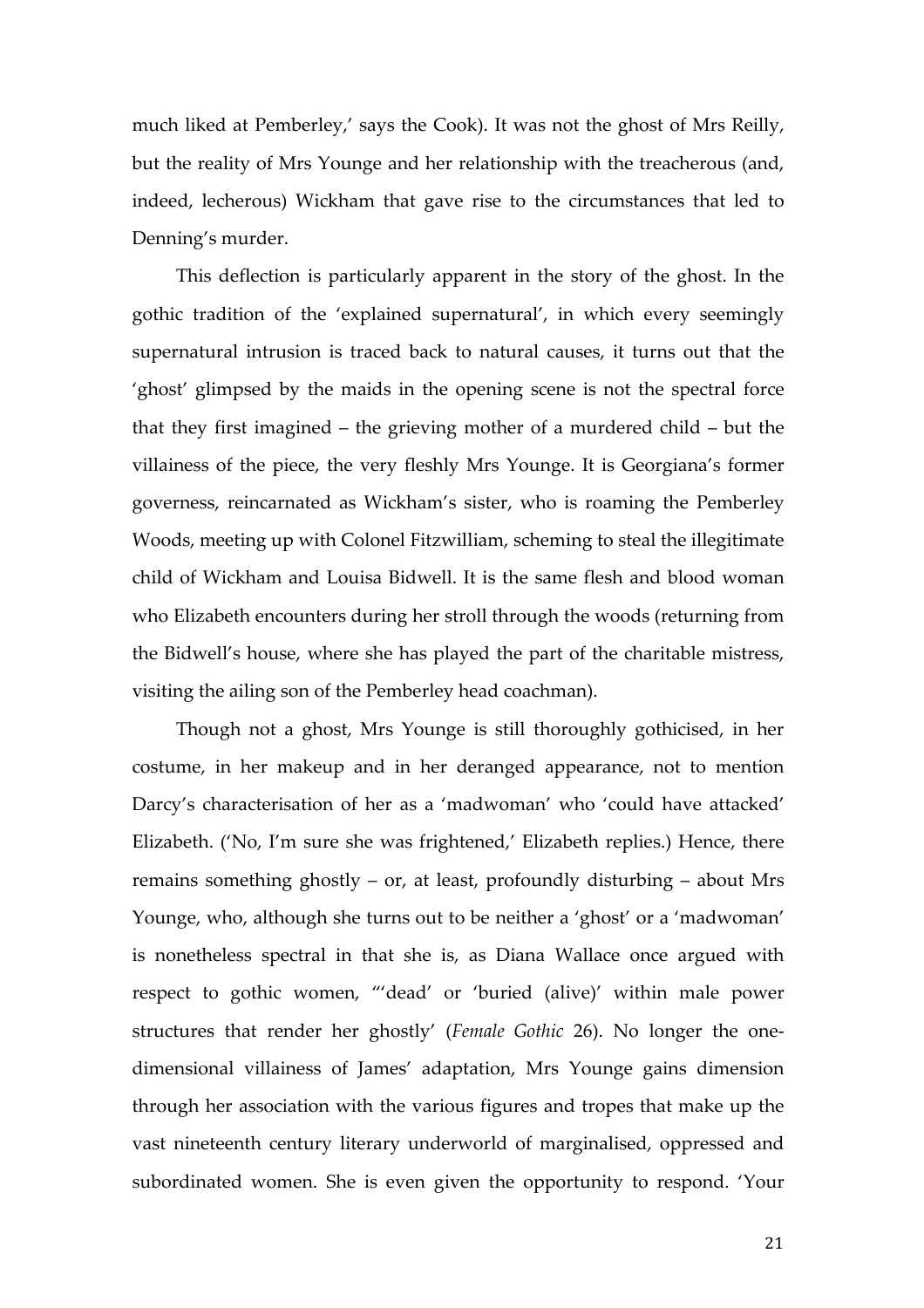sister's no victim, Mr Darcy,' Mrs Younge retaliates in answer to Darcy's accusation about her involvement in Wickham's seduction of Georgiana. 'Not with men such as you to guard her.' The real victims, argues Mrs Younge, are the oppressed, despised and disenfranchised 'women such as me who sacrifice their lives to protect the sanctity of high rank'. It is also noticeable that rather than reviling Mrs Younge, the Darcy of the BBC series appears perturbed by her words, and is visibly shaken by her subsequent death. But this extension of a superficial kind of empathy does nothing to evade the awful inevitability of the gothic plotline that insists that Mrs Younge – rather like Bertha Rochester, or, indeed, Mrs Danvers – must die to bring about the desired happy ending. It appears that all the 'oppressed' and 'fallen' women must be 'controlled' – to play with de Groot's terms – or else be ejected from the action before the drama can conclude.

Yet, there is a twist. In the BBC adaptation, the 'fallen' Lydia Wickham and Louisa Bidwell are dealt a kinder hand. Lydia – so often castigated in Austen adaptations for her sexuality, which is invariably linked to her hyperconsumerism – is allowed a final moment of redemption. 'It was the best day of my life when I met you, Wickham,' Lydia informs him in the darkness of the condemned cell. 'Look at all the fun we've had. No one can say we didn't live it to the full.' For all her foibles, Lydia – delightfully, if somewhat melodramatically, played by Jenna Coleman – is allowed to demonstrate a measure of steadfastness. 'Choose the brightest, best memory of me, will you?' Wickham replies in a similar vein. 'Hold on to that.' Once the hanging is circumvented, the couple recover with admirable pluck, living to stare down outmoded English moralities and conventions. As in the novel, they go to the colonies to make their fortunes – banished from the garden of Pemberley – but are at least packed off with a greater sense of irony. 'I do wonder what America will make of them,' says Elizabeth. The ending of the BBC adaptation also signals a more liberal and enlightened version of Pax Pemberley in its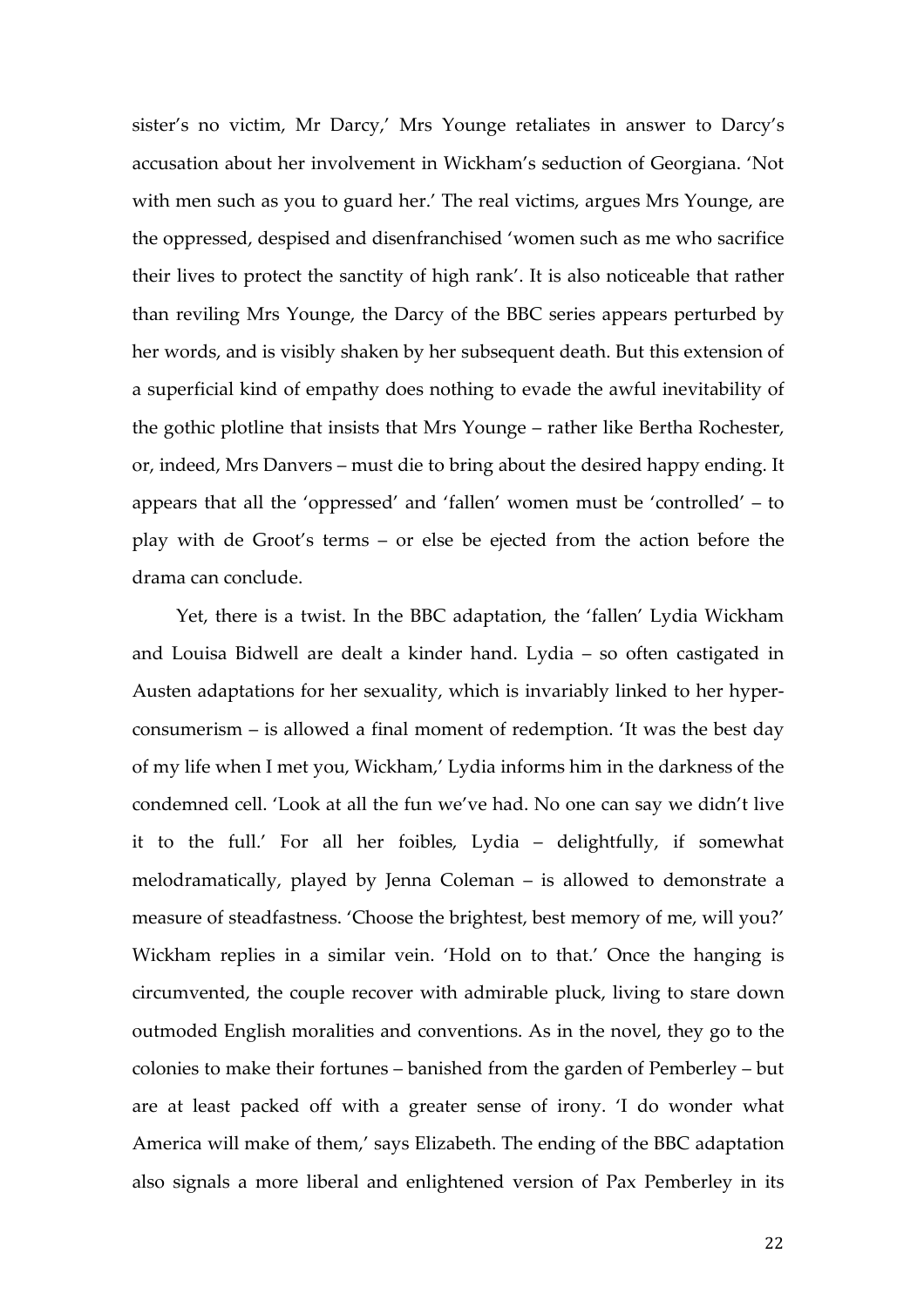treatment of Louisa Bidwell, who not only gets to keep her baby, but is allowed to remain within the Edenic garden of the Pemberley estate, rather than being exiled into domestic service far away. 'It's time,' says a surprisingly progressive Darcy, 'Pemberley began to look after its own.'

Indeed, each of the scenes that make up the denouement of the series is laced with a generous sense of irony. It is not Darcy but Henry Alveston who features in the obligatory 'wet, white shirt scene' as he fervently declares to Georgiana, 'I can wait no longer'. Though not quite soaked through, Alveston's shirt is certainly damp enough to signal an allusion to Joe Wright's adaptation, which featured Matthew Macfadyen in an open-neck shirt walking through a misty morning glade – which, like the drenched Elliot Cowan in Guy Andrews' *Lost Austen*, references the iconic BBC production featuring Colin Firth diving into the Pemberley ponds. The closing scene of *Death Comes to Pemberley* features the ponds once again, though this time Darcy, older and wiser, accompanied by the newly pregnant Elizabeth, is content to stroll idly by. 'Ah, those early moments of love,' he says, in a line that not only alludes to the impending marriage of Henry and Georgiana, but ironically invokes all the other 'wet, white shirt scenes', as one of the greatest – or, at least, most popular – romantic couples in literature get back together, once again.

Here, the capacity to think about representation across a crowded field of adaptations (as opposed to a single text measured against a perceived original) yields different insights, not only into the many layered ironies of the ending, but the meaning of all those 'oppressed', 'controlled' and 'fallen' women who are, as de Groot argues, a constant theme of adaptations. None of the dizzying array of Elizabeths that make up the field of *Pride and Prejudice* adaptations can claim to be entirely free from the discursive constraints of 'fictional Georgian England' let alone the constraints of the contemporary world, yet it is possible to read the Elizabeth played by Anna Maxwell Martin as yet another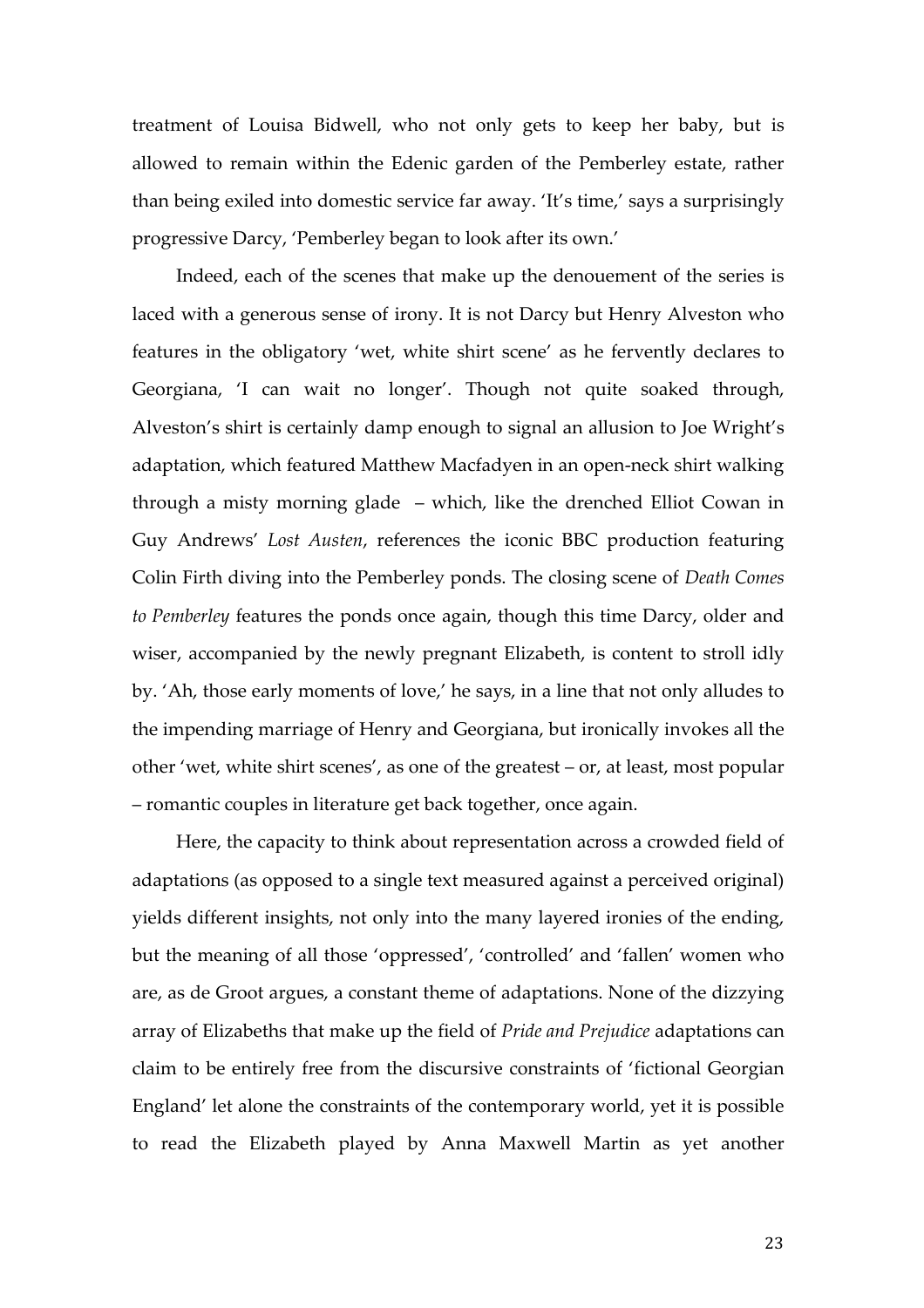intervention in a field of adaptations, as yet another attempt to produce a version of Austen's heroine that is adequate to the needs of an egalitarian age.

Maxwell Martin's Elizabeth appears to be both defiant and in control not only because Elizabeth's feisty determination was somewhat attenuated in P.D. James' adaptation, but also because, in considering the range of adaptations since the 'Austen-mania' of the 1990s, there is a sense in which the male characters have gradually assumed increased importance. No longer shadowy presences hovering at the margins of a female-centred narrative (whose intentions are, if not obscure, then, at least, less obvious), the Darcys and Wickhams and Bingleys of recent television dramas have more often burst across the screen, brimming with physical self-assurance, galloping on horseback, striding through glades in the rain. (Indeed, in fan-works such as Amanda Grange's *Mr Darcy's Diary* or *Wickham's Diary* the reader can even reexperience the story through the prism of the hero's innermost thoughts.)

By bringing Elizabeth back to the centre of dramatic consciousness, as actor and agent, the recent series represents a return to a more female-centred drama. Moreover, Elizabeth's agency – the historical oddity of her address from the gallows – is all the more pronounced for the way it runs contrary to the usual constraints that are placed upon a heroine in a gothic narrative. In gothic romance, as Janice Radway argues, it may be the feistiness of the heroine that establishes her deviation from the feminine ideal. Yet, as the plot unravels and the dramatic action draws to a climax, this feistiness usually fails to secure the thing that the heroine most desires. In short, the reader may delight in the heroine's strength and intelligence, but events invariably develop in such a way that her ability to take effective action is circumscribed (149). In contrast to P.D. James' novel – in which Elizabeth not only fails to act, but is in fact marginalised by the action – the BBC adaptation not only draws Elizabeth back to the centre of dramatic consciousness, but also endows her with the agency to precipitate the climax. Elizabeth not only unravels the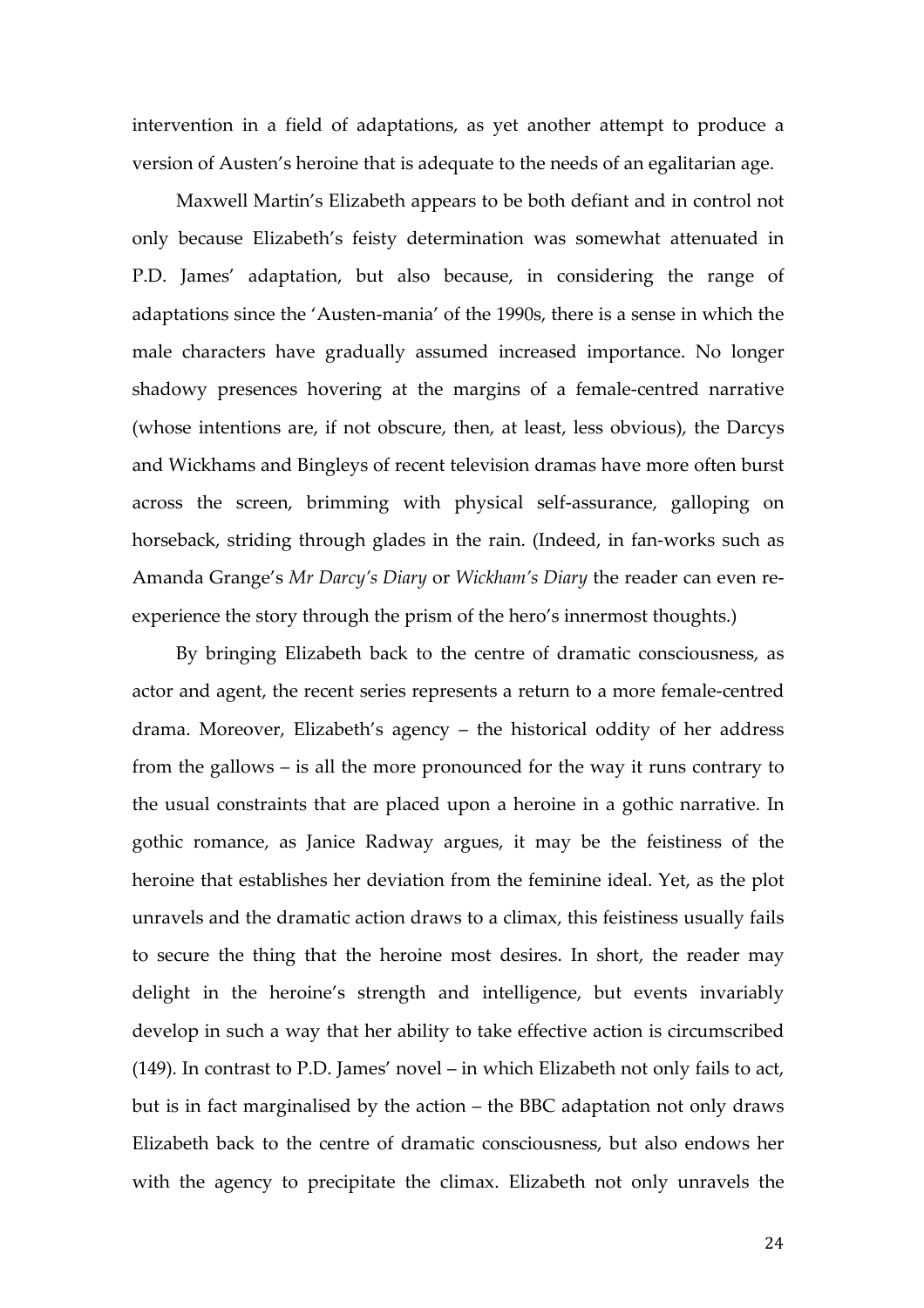mystery but also gallops in a coach-and-four to the Derby assizes, snatching an innocent Wickham from the clutches of both the rabble and the hangman. Elizabeth's actions are, of course, historically anachronistic. Added to this is a strange filmic discontinuity, visible to the attentive viewer, whereby, at some point between raging at the magistrate and the hangman, Elizabeth manages – against the odds – to both acquire and arrange a bonnet, donning the surface sign of social conformity at the very moment when she is least conforming.

There is no doubt that the female characters in this adaptation are more independent, more able to move about than their counterparts in earlier Heritage versions – freer, in fact, than is suggested by any historical reality. Indeed, the pleasure to be gained from such a text may be less one of agreement or belief, so much as the capacity to identify the improbable, the absurd or the politically suspect. It is not altogether clear that this historical romance drama has opened a space within which gendered characters can escape the disciplining effects of history, but at least another danger has been circumvented – that is, the possibility that in constantly playing out the fact of gender subordination in history, by incessantly presenting and representing it, women may well find themselves trapped within the prison house that Jane Austen evocatively labelled 'real solemn history'.

'Let's look to the past only as it gives us pleasure,' says Elizabeth in the closing lines of the television series, rendering these thematic concerns overt. Looking to history in this way undoubtedly carries the risk of resurrecting a sanitised, if not ultimately commodified version of the past. Then again, perhaps the recent surge of gothic Austen adaptations signal that – when it comes to both patriarchal history and histories of patriarchy – the stronger imperative is not to reproduce the past so much as to escape from it.

### **Works Cited**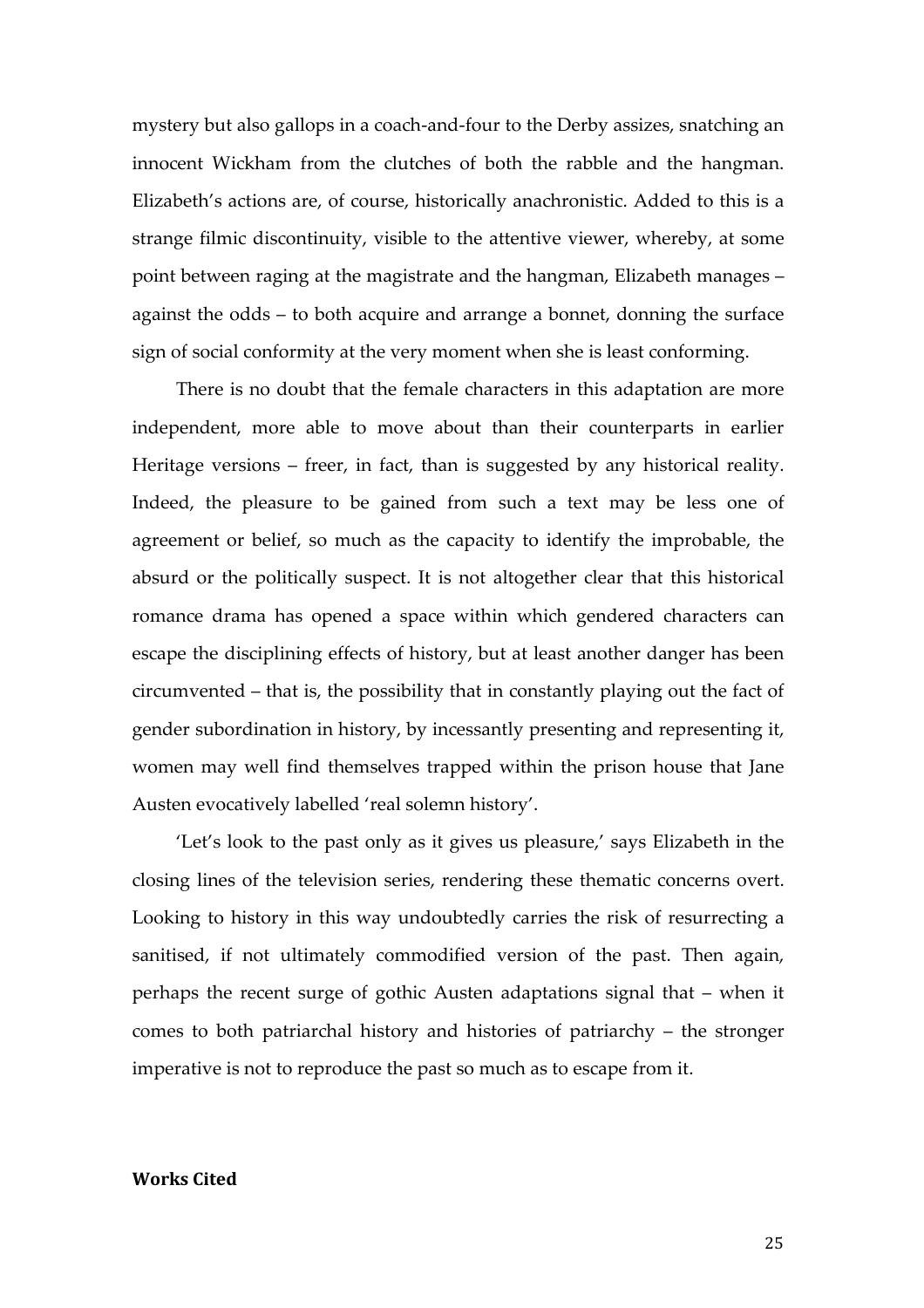Austen, Jane. *Pride and Prejudice*. New York: Norton, [1813] 2000. Print.

Austen, Jane. *Northanger Abbey*. Harmondsworth: Penguin [1818] 1985. Print.

Baker, Jo. *Longbourn*. London: Random House, 2013. Print.

Berbris, Carrie. *Pride and Prescience*. Forge Books, 2005. Print.

*Bleak House*. Writ. Andrew Davies, Dir. Justin Chadwick and Susannah White, Perf. Dennis Lawson and Anna Maxwell Martin, 2005, BBC. DVD.

Botting, Fred. *Gothic*. Abingdon, Oxon: Routledge, 2014. Print.

- *Death Comes to Pemberley*. Dir. Daniel Perceival, Writ. Juliette Towhidi, Perf. Anna Maxwell Martin, Mathew Rhys, Jenna Coleman, BBC Masterpiece, 2014. DVD.
- Dow, Gillian and Clare Hanson eds. *The Uses of Austen: Jane's Afterlives*. Houndmills, Basingstoke, Hampshire: Palgrave, 2012. Print.
- *Downton Abbey*. Writ. Julian Fellowes, Dir. Brian Percival, ITV Studios, 2010. DVD.
- Ford, Michael Thomas. *Jane Bites Back*. New York: Ballantine, 2009. Print.
- de Groot, Jerome. *Consuming History: Historians and Heritage in Contemporary Popular Culture*. Abington, Oxon: Routledge, 2009. Print.
- Geraghty, Christine. *Now a Major Motion Picture: Adaptations of Literature and Drama*. Lanham, Maryland: Rowman & Littlefield, 2008. Print.
- Graeme Smith, Seth. *Pride and Prejudice and Zombies*. Philadelphia: Quirk Books, 2009. Print.
- Grange, Amanda. *Mr Darcy, Vampyre*. Naperville, IL: Source Books, 2009. Print.

Grange, Amanda. *Mr Darcy's Diary*. Naperville, IL: Source Books, 2005. Print.

- Grange, Amanda. *Wickham's Diary*. Naperville, IL: Source Books, 2011. Print.
- Hartog, Francois. *Regimes of Historicity: Presentism and Experiences of Time*. Trans. Saskia Brown. New York: Columbia University Press, 2015. Print.
- Higson, Andrew. *English Heritage, English Cinema: Costume Drama since 1980.* Oxford: Oxford University Press, 2003. Print.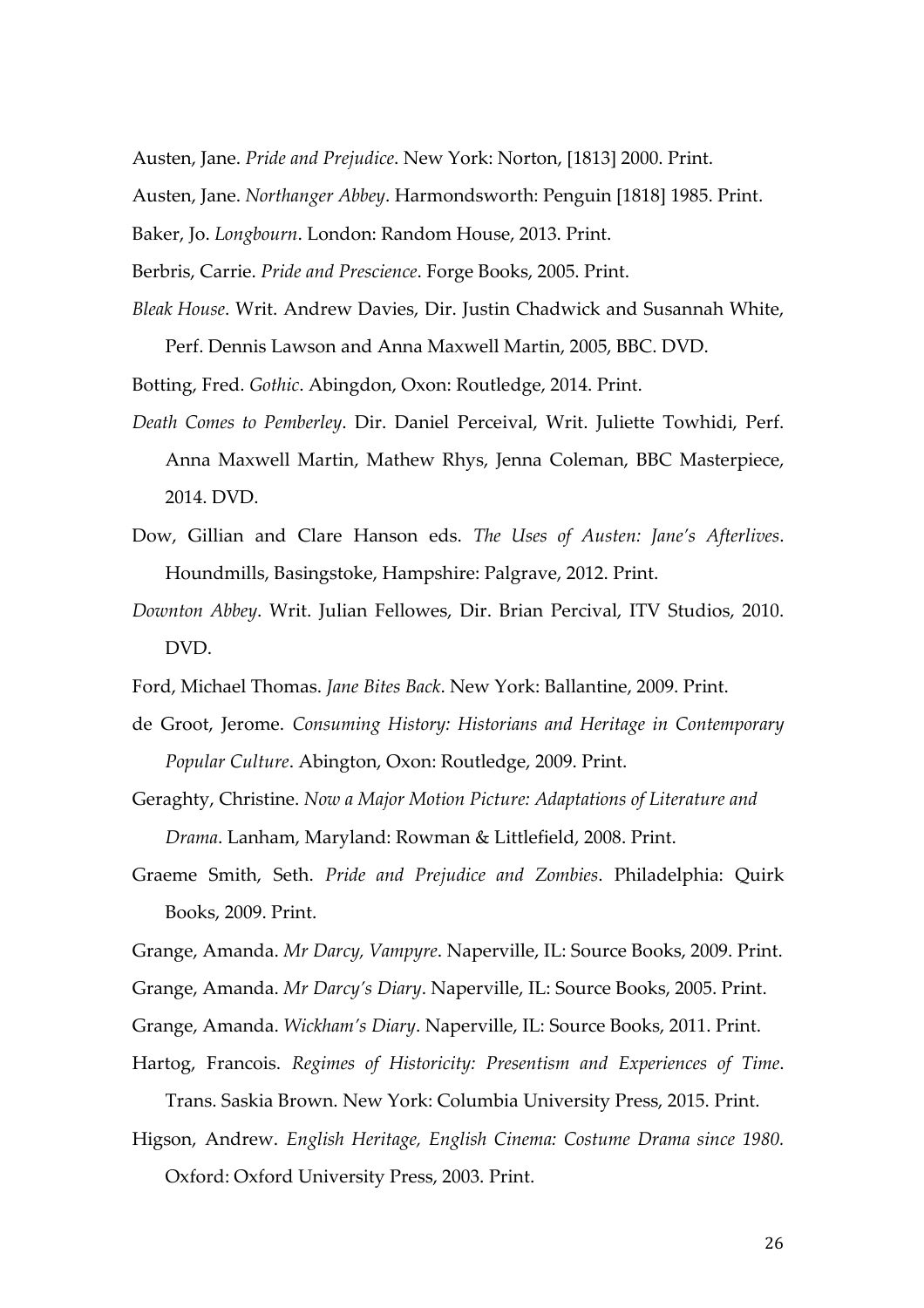- Higson, Andrew. *Film England: Culturally English Filmmaking Since the 1990s.* London: I.B. Tauris, 2011. Print.
- Höglund, Anders. *American Imperial Gothic: Popular Culture, Empire, Violence*. Abington, Oxon: Routledge, 2016. Print.
- James, P.D. *Death Comes to Pemberley*. London: Faber, 2011. Print.
- Johnson, Claudia. *Jane Austen Cults and Cultures*. Chicago: Chicago University Press, 2012. Print.
- *Lost in Austen*. Writ. Guy Andrews, Dir. Dan Zeff, Perf. Jemima Rooper, Elliot Cowan, ITV, 2008. DVD.
- Lynch, Deidre. *Jane Austen's Disciples and Devotees*. Princeton, New Jersey: Princeton University Press, 2000. Print.
- Malcolm, Gabrielle. *Fan Phenomenon: Jane Austen*. Fishpond, Bristol: Intellect, 2015. Print.
- McNally, David. *Monsters of the Market: Zombies, Vampires and Global Capitalism*. Boston: Brill, 2011. Print.
- Meldrum, Claire. "Yesterday's Women: The Female Presence in Neo-Victorian Television Detective Programs", *Journal of Popular Film and Television*, 43, 4, 2015, pp.201-211. Print.
- Mirmohamadi, Kylie. *Digital Afterlives of Jane Austen: Janeites at the Keyboard.* Houndmills, Basingstoke, Hampshire: Palgrave, 2014. Print.
- Moers, Ellen. "Female Gothic" in *Literary Women*. New York: Double Day, 1976. pp.90-130. Print.
- Moretti, Franco. "Dialectic of Fear." *Signs Taken For Wonders: Essays in the Sociology of Literary Forms*. New York: Verso, 2005. pp. 83–108. Print.
- Nelson, Camilla and Christine de Matos. "Fictional Histories and Historical Fictions." *Fictional Histories and Historical Fictions: Writing History in the Twenty-First Century*. Spec Issue of *TEXT* April 2015. Web. <www.textjournal.com.au>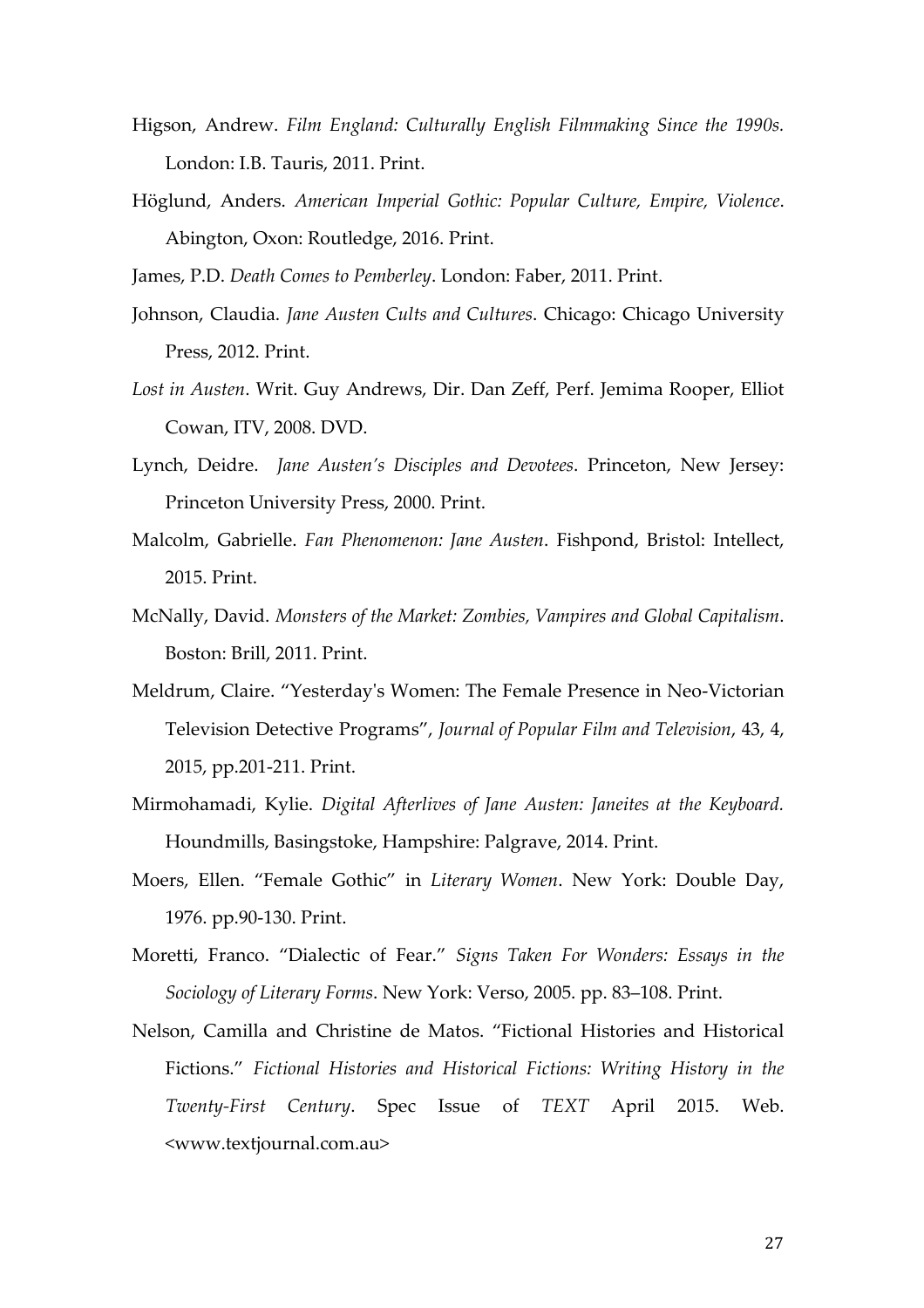- *North and South*. Writ. Sandy Welsch, Dir Brian Percival, Perf. Daniella Denby-Ashe and Richard Armitage, 2004, BBC. DVD.
- *Pride and Prejudice*. Dir. Joe Wright, Writ. Deborah Moggach, Perf. Kiera Knightly, Matthew Macfayden, Working Title Films, 2005. DVD.
- *Pride and Prejudice*. Dir. Simon Langton, Writ. Andrew Davies, Perf. Jennifer Ehle, Colin Firth, BBC, 1995. DVD.
- Radway, Janice. "Women Read the Romance: The Interaction of Text and Context." *Feminist Studies*, 9, 1, 1983, pp. 53-78. Print.
- *South Riding*. Writ. Andrew Davies, Dir. Diarmuid Lawrence, Perf. Anna Maxwell Martin and David Morissey, 2011, BBC. DVD.

Spooner, Catherine. *Contemporary Gothic*. London: Reaktion Books, 2006. Print.

- *Upstairs Downstairs*. Creators Jean Marsh, Eileen Atkins, John Hawkesworth and John Whitney, Writ. Alfred Shaugnessy, John Hawkesworth and Fay Weldon, London Weekend Television and BBC, 1971-5. DVD.
- Wallace, Diana. *The Woman's Historical Novel*. London: Palgrave Macmillan, 2005. Print.
- Wallace, Diana. *Female Gothic Histories: Gender, History and the Gothic*. Cardiff: University of Wales Press, 2013. Print.
- Wells, Juliette. *Everybody's Jane: Austen in the Popular Imagination*. New York: Continuum, 2011. Print.
- White, Hayden. *Metahistory: The Historical Imagination in Nineteenth-Century Europe*. Baltimore: John Hopkins University Press, 1973. Print.
- Williams, Raymond. *The City and the Country*. Oxford: Oxford University Press, 1975. Print.
- Yaffe, Deborah. *Among the Janeites: A Journey Through the World of Jane Austen Fandom*. New York: Houghton Mifflin Harcourt, 2011. Print.